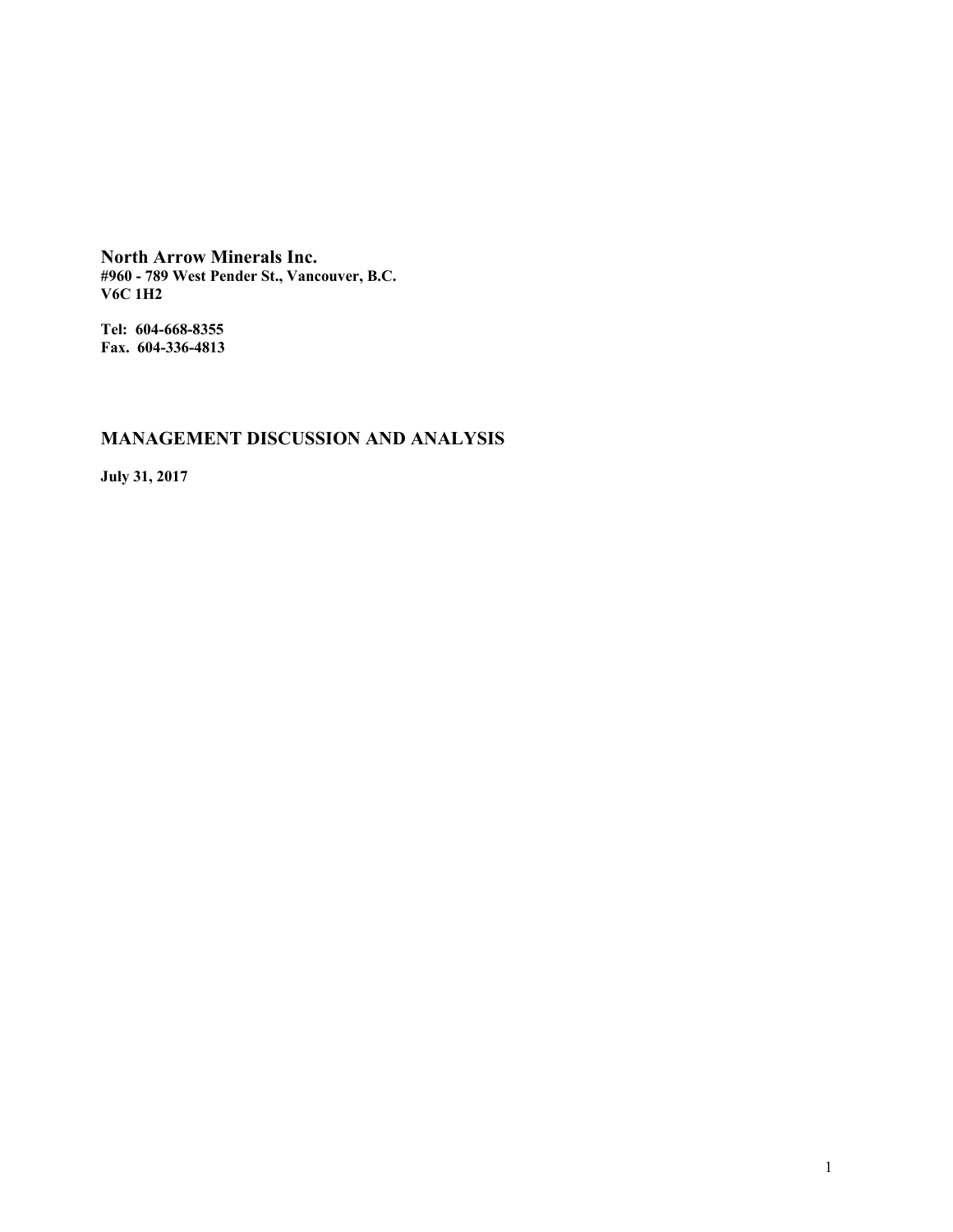## **Form 51-102 F1 Management Discussion and Analysis ("MD&A") North Arrow Minerals Inc. Containing Information up to and including September 26, 2017**

## **Description of Business**

North Arrow Minerals Inc. ("North Arrow", "NAR" or the "Company") is a Canadian mineral exploration company focused on evaluating prospective diamond exploration properties in Canada. The Company's key diamond properties include the Naujaat (formerly Qilalugaq) (Nunavut), Pikoo (Saskatchewan), Lac de Gras (Northwest Territories), Loki (Northwest Territories) and Mel (Nunavut). Shares of the Company trade on the TSX Venture Exchange ("TSXV") under the symbol NAR.

The following discussion and analysis of the Company's financial condition and results of operations for the three months ended July 31, 2017 should be read in conjunction with the audited financial statements of the Company for the years ended April 30, 2017 and April 30, 2016, together with the notes thereto. The MD&A supplements, but does not form part of the financial statements of the Company. The Company's financial statements have been prepared in accordance with International Financial Reporting Standards ("IFRS").

Unless otherwise noted, all currency amounts are stated in Canadian dollars.

## **Forward Looking Statements**

This document may contain "forward-looking statements" within the meaning of Canadian securities legislation and the United States Private Securities Litigation Reform Act of 1995. These forward-looking statements are made as of the date of this document and the Company does not intend, and does not assume any obligation, to update these forwardlooking statements, except as required by law.

Forward-looking statements relate to future events or future performance and reflect management's expectations or beliefs regarding future events and include, but are not limited to, statements with respect to sources of and anticipated financing requirements, the estimation of mineral reserves and resources, the realization of mineral reserve estimates, the timing and amount of estimated future production, costs of production, capital expenditures, success of mining operations, environmental risks, unanticipated reclamation expenses, title disputes or claims and limitations on insurance coverage.

These forward-looking statements include, among others, statements with respect to the Company's objectives for the ensuing year, our medium and long-term goals, and strategies to achieve those objectives and goals, as well as statements with respect to our beliefs, plans, objectives, expectations, anticipations, estimates and intentions. The words "may," "could," "should," "would," "suspect," "outlook," "believe," "plan," "anticipate," "estimate," "expect," "intend," and words and expressions of similar import are intended to identify forward-looking statements. In particular, statements regarding the Company's future operations, future exploration and development activities or other development plans and estimated future financing requirements contain forward-looking statements.

All forward-looking statements and information are based on the Company's current beliefs as well as assumptions made by and information currently available to the Company concerning anticipated financial performance, business prospects, strategies, regulatory developments, development plans, exploration, development and mining activities and commitments. Although management considers these assumptions to be reasonable based on information currently available to it, they may prove to be incorrect.

By their very nature, forward-looking statements involve inherent risks and uncertainties, both general and specific, and risks exist that predictions, forecasts, projections and other forward-looking statements will not be achieved. We caution readers not to place undue reliance on these statements as a number of important factors could cause the actual results to differ materially from the beliefs, plans, objectives, expectations, anticipations, estimates and intentions expressed in such forward-looking statements.

These factors include, but are not limited to, developments in world financial and commodity markets, risks relating to fluctuations in the Canadian dollar and other currencies relative to the US dollar, changes in exploration plans due to exploration results and changing budget priorities of the Company or its joint venture partners, changes in project parameters as plans continue to be refined; possible variations in ore reserves, grade or recovery rates; accidents, labour disputes and other risks of the mining industry; delays in obtaining governmental approvals or financing, the effects of competition in the markets in which the Company operates, the impact of changes in the laws and regulations regulating mining exploration and development, judicial or regulatory judgments and legal proceedings, operational and infrastructure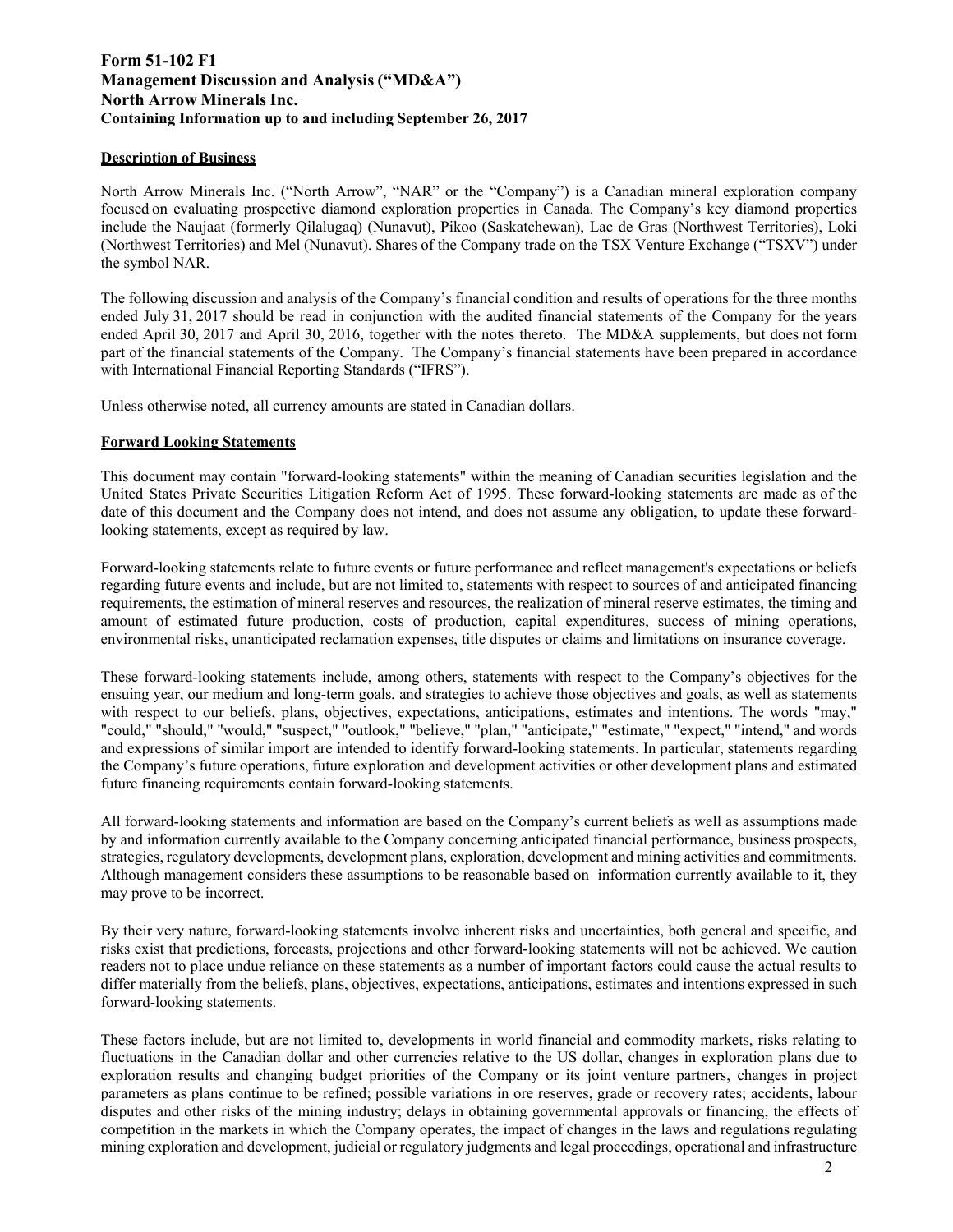risks, and the Company's anticipation of and success in managing the foregoing risks. The Company cautions that the foregoing list of factors that may affect future results is not exhaustive. When relying on our forward-looking statements to make decisions with respect to the Company, investors and others should carefully consider the foregoing factors and other uncertainties and potential events. The Company does not undertake to update any forward-looking statement, whether written or oral, that may be made from time to time by the Company or on our behalf, except as required by law.

## **Highlights for the three months ended July 31, 2017 and subsequent events up to September 26, 201**

## Naujaat project, NU

- On July 28, 2017 the company announced it had completed collection of a 234 wet tonne mini-bulk sample from the Q1-4 kimberlite. A total of 250 bags of kimberlite had been filled and transported to the Company laydown at the Hamlet of Naujaat in preparation for shipment south on the annual sealift.
- Subsequent to the three months ended July 31, 2017 the company announced completion of a summer drilling and bulk sampling program at the Q1-4 kimberlite. A total of 3,469 m of drilling was completed in 11 holes, of which 2,440 m of kimberlite was intersected. Samples of the kimberlite intersections will be used for petrography, indicator and microdiamond analysis and will contribute to a new geological model planned for 2018.
- The 250 mini-bulk sample mega-bags and two seacans of kimberlite drill core samples have been shipped from Nauajat and are expected to arrive at the processing laboratory in early October 2017.

## Mel project, NU

- During and subsequent to the period ended July 31, 2017, the Company completed four days of detailed prospecting on the Mel property near the up-ice termination of several kimberlite indicator mineral (KIM) trains identified from sampling programs conducted from 2013 through 2016.
- During and subsequent to the period ended July 31, 2017 the Company initiated plans to mobilize an exploration drill to the Mel project in the spring of 2018. The drill is presently located approximately 140km from the property and will be used for a planned summer 2018 drilling program.

## Lac de Gras joint venture project, NT

• During and subsequent to the three months ended July 31, 2017, the Lac de Gras joint venture, operated by partner Dominion Diamond Corporation, continued with a planned \$2.8M exploration program including ground geophysics and the completion of an airborne geophysical survey over portions of the joint venture property. Planning is underway for further evaluation including possible drill testing of selected targets.

## Loki project, NT

- During the period ended July 31, 2017, the Company was awarded a Mineral Incentive Program (MIP) grant of \$170,000 by the Government of the Northwest Territories. MIP funding is to be used on approved exploration expenditures associated with planned geophysical surveys and exploration drilling of the Loki project.
- Subsequent to July 31, 2017 the company completed a 307-line KM helicopter borne electromagnetic and magnetic survey of several targets within the Loki project, including the EG05, EG01N, EG01S, EG02, and EG113 kimberlites.
- Subsequent to July 31, 2017 the Company completed detailed ground magnetic surveys of 4 priority targets in the south Loki area. Results of the surveys will be used to prioritize targets for a spring 2018 drilling program.

## May 18, 2017 Financing

Effective May 18, 2017, the Company closed a  $20,000,000$  unit private placement at a price of \$0.25 per unit for gross proceeds of \$5,000,000. Each unit consisted of one share and a share purchase warrant entitling the holder to purchase an additional share at a price of \$0.40 for a period of three years. The proceeds raised are being used to fund ongoing exploration programs, including the drilling and mini-bulk sampling program at Naujaat, as well as general working capital.

A summary of the exploration activities for the Company follows, as well as a description of other corporate activities. These summaries include some discussion of management's future exploration plans. The reader is cautioned that actual results, performance or achievements may be materially different from those implied or expressed in these statements. The Company's exploration programs are subject to change from time to time, based on the analysis of results and changing corporate priorities, exploration targets and funding consideration.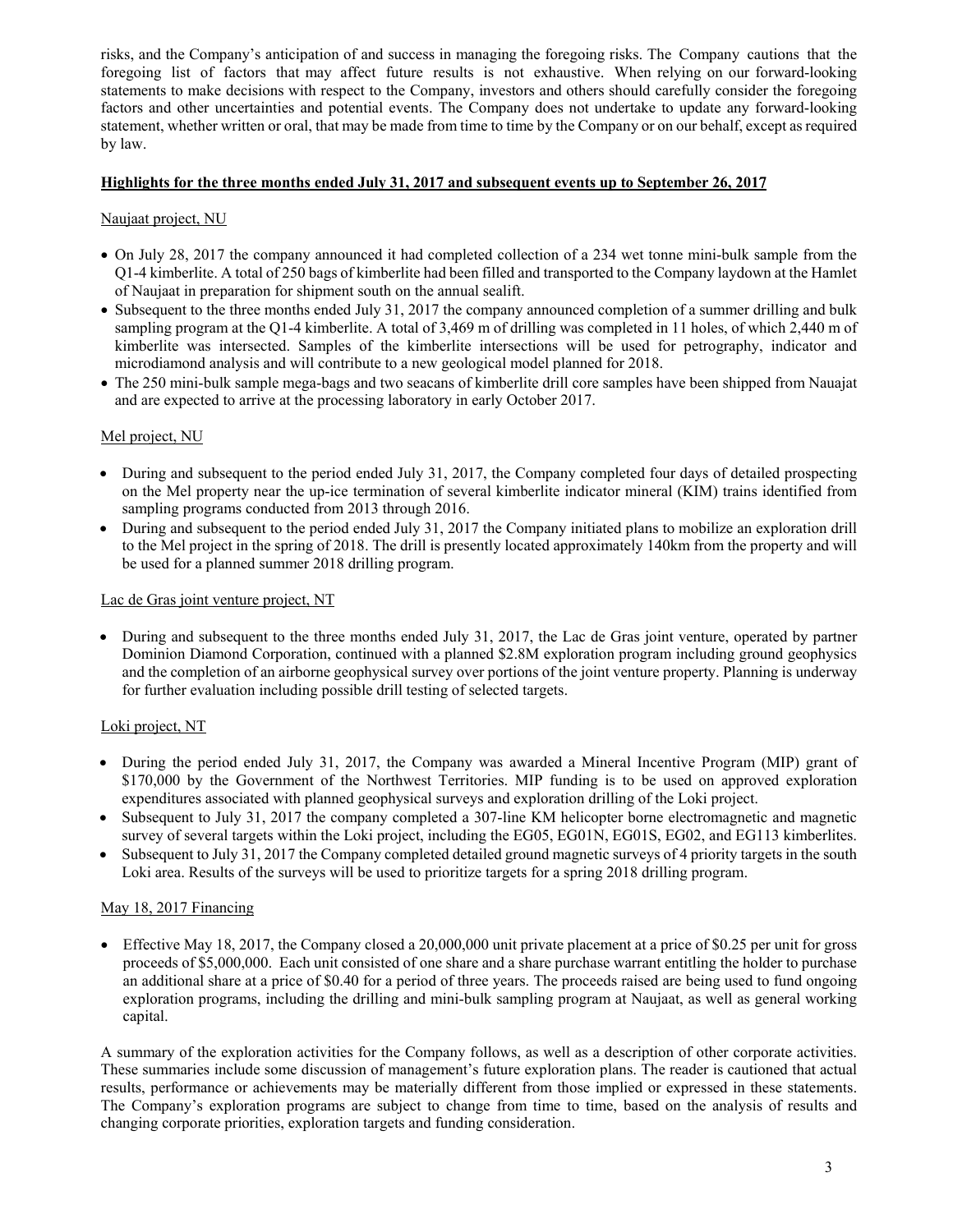## **Exploration Projects Overview**

An overview of the exploration activities for the Company follows. For additional details the reader is referred to the Company's continuous disclosure documents available on SEDAR (www.sedar.com)

## **EXPLORATION AND EVALUATION ASSETS**

|                                         |                   | <b>Expended</b>              | <b>Write-offs</b>            |                      |
|-----------------------------------------|-------------------|------------------------------|------------------------------|----------------------|
|                                         | April 30, 2017    | During<br>the Period         | During the<br>Period         | <b>July 31, 2017</b> |
|                                         |                   |                              |                              |                      |
| <b>Diamond Properties</b>               |                   |                              |                              |                      |
| Lac de Gras, Canada                     |                   |                              |                              |                      |
| <b>Exploration</b> costs                | \$235,404         | \$                           | $\mathbb S$                  | \$235,404            |
| Acquisition and tenure costs            | 277,918           |                              |                              | 277,918              |
| Geological, data collection and assays  | 153,559           |                              |                              | 153,559              |
| Office and salaries                     | 134,040           |                              |                              | 134,040              |
|                                         | 800,921           | $\overline{\phantom{a}}$     |                              | 800,921              |
|                                         |                   |                              |                              |                      |
| Pikoo, Canada                           |                   |                              |                              |                      |
| <b>Exploration</b> costs                | 1,254,897         | 62                           |                              | 1,254,959            |
| Drilling                                | 2,085,859         |                              |                              | 2,085,859            |
| Acquisition and tenure costs            | 212,097           | 537                          |                              | 212,634              |
| Geological, data collection and assays  | 1,548,918         |                              |                              | 1,548,918            |
| Office and salaries                     | 615,038           | 3,073                        |                              | 618,111              |
| Contribution from joint-venture partner | (637, 813)        |                              | $\overline{\phantom{a}}$     | (637, 813)           |
|                                         | 5,078,996         | 3,672                        | $\qquad \qquad \blacksquare$ | 5,082,668            |
| Loki, Canada                            |                   |                              |                              |                      |
| <b>Exploration</b> costs                | 5,800             | 188                          |                              | 5,988                |
| Acquisition and tenure costs            | 4,842             | 9,581                        |                              | 14,423               |
| Geological, data collection and assays  | 70,431            |                              |                              | 70,431               |
| Office and salaries                     | 34,025            | 6,059                        |                              | 40,084               |
|                                         | 115,098           | 15,828                       |                              | 130,926              |
|                                         |                   |                              |                              |                      |
| Naujaat (formerly Qilalugaq), Canada    |                   |                              |                              |                      |
| <b>Exploration</b> costs                | 402,134           | 214,429                      |                              | 616,563              |
| Drilling                                | 240,218           | 593,486                      |                              | 833,704              |
| Acquisition and tenure costs            | 313,695           | 17,694                       |                              | 331,389              |
| Geological, data collection and assays  | 3,456,366         | 183,471                      |                              | 3,639,837            |
| Office and salaries                     | 328,553           | 120,267                      |                              | 448,820              |
|                                         | 4,740,966         | 1,129,347                    | $\blacksquare$               | 5,870,313            |
| Luxx, Canada                            |                   |                              |                              |                      |
| <b>Exploration</b> costs                | 50,420            |                              |                              | 50,420               |
| Acquisition and tenure costs            | 138,733           |                              |                              | 138,733              |
| Geological, data collection and assays  |                   |                              |                              |                      |
| Office and salaries                     | 121,301<br>44,793 |                              |                              | 121,301<br>44,793    |
|                                         | 355,247           |                              |                              | 355,247              |
|                                         |                   | $\qquad \qquad \blacksquare$ |                              |                      |
| Mel, Canada                             |                   |                              |                              |                      |
| <b>Exploration</b> costs                | 114,996           | 6,516                        |                              | 121,512              |
| Acquisition and tenure costs            | 132,046           | 155                          |                              | 132,201              |
| Geological, data collection and assays  | 573,207           | 21,109                       |                              | 594,316              |
| Office and salaries                     | 87,995            |                              |                              | 87,995               |
|                                         | 908,244           | 27,780                       |                              | 936,024              |
|                                         |                   |                              |                              |                      |
|                                         |                   |                              |                              |                      |
| <b>TOTAL</b>                            | \$11,999,472      | \$1,176,627                  | \$                           | \$13,176,099         |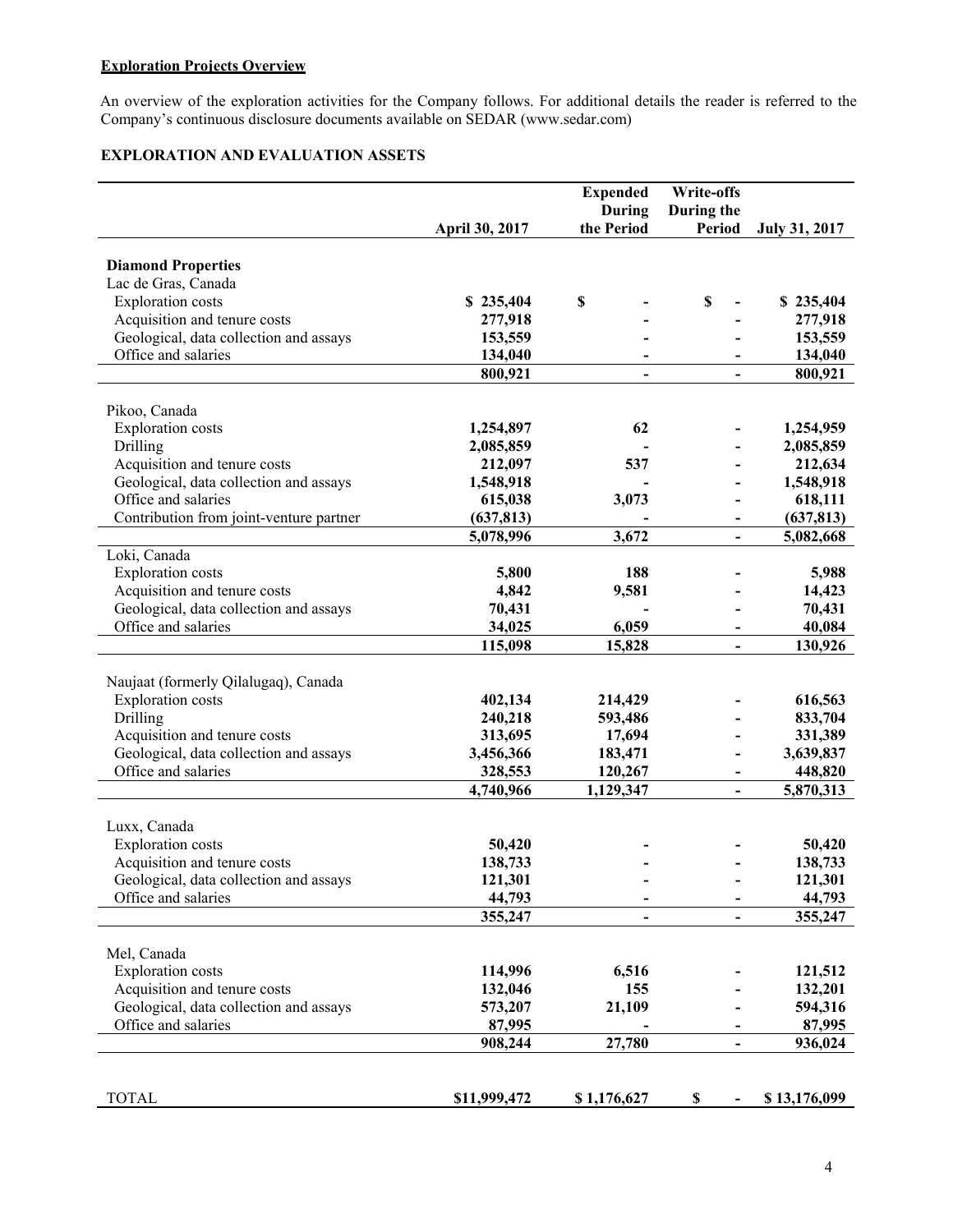Unless otherwise stated below, the Company's Canadian exploration activities are conducted under the supervision of Kenneth Armstrong, P.Geo. (ON), President and CEO of the Company.

## **Diamond Projects**

## Naujaat (formerly Qilalugaq) diamond project, Nunavut

The Naujaat diamond project is located near the community of Naujaat (Repulse Bay), Nunavut. During the year ended April 30, 2017 the company changed the project name from Qilalugaq to Naujaat (pronounced NOW-yat) to more accurately reflect the geographic location of the property. A total of eight kimberlite pipes (Q1-4, A34, A42, A59, A76, A94, A97 and A152) have been identified within the project as well as a number of laterally extensive kimberlite dyke systems. The Q1-4 kimberlite, located 9km north of the Hamlet of Naujaat, is the largest and most diamondiferous of the kimberlites discovered to date.

On May 15, 2013 the Company confirmed an Inferred Mineral Resource for the 12.5 hectare Q1-4 kimberlite to be 26.1 million carats from 48.8 million tonnes total content of kimberlite with an average +1 DTC total diamond content of 53.6 carats per hundred tonnes (cpht) extending from surface to a depth of 205m. Additional resource upside in the form of a target for further exploration was estimated at between 7.9 to 9.3 million carats of diamonds from 14.1 to 16.6 million tonnes total content of kimberlite with an average +1 DTC total diamond content of 56.1 cpht, extending from 205m depth to 305m depth. The mineral resource estimate comprised the integration of kimberlite volumes, density, petrology and diamond content-data obtained from 5,133 m of diamond drilling, 2,714 m of reverse circulation (RC) drilling, 2.9 tonnes of samples submitted for microdiamond analysis, 257.7 tonnes of samples submitted for macrodiamond sampling with 59.2 carats of diamonds (2,054 stones) recovered from RC drilling, 7.5 carats of diamonds (205 stones) recovered from surface trenching and 2.36 carats of diamonds (69 stones) recovered from HQ diameter diamond drilling.

Mineral resources that are not mineral reserves do not have demonstrated economic viability. The potential quantity and grade of a target for further exploration referred to above is conceptual in nature, there has been insufficient exploration to define a mineral resource, and it is uncertain whether further exploration will result in the target being delineated as a mineral resource. For information on the data verification, exploration information and the resource and target for further exploration estimation procedures please see the technical report dated May 13, 2013 which is available under the Company's profile at www.sedar.com and on the Company's website (www.northarrowminerals.com). The authors of the report were Barb Kupsch, P.Geol. and David Farrow, P.Geo.

It is management's opinion that Q1-4 represents a compelling under evaluated diamond resource that benefits from its large size and close proximity to tidewater and infrastructure of the Hamlet of Naujaat. The Company has also identified the unusual occurrence of two identifiable diamond populations including a population of rare Type IaA - Ib coloured diamonds. In December 2015, the Company initiated a polishing exercise on select coloured diamonds. The purpose of this exercise was to address several of the outstanding questions related to these diamonds including their suitability for polishing, potential yield, and final polished colour. Results from this work have confirmed that i) a portion of the yellow diamond population are fancy orangey yellow diamonds that would be desirable for use in the gem and jewelry trade and ii) the presence of these fancy coloured diamonds could have a significant positive impact on the overall value of the Q1-4 diamond population. As a result of this polishing exercise and related data analyses, the Company mobilized a diamond drill to the project site in anticipation of a 2017 drilling program.

During the period ended July 31, 2017 the Company commenced a summer exploration program, including delineation drilling and mini-bulk sampling. On September 12, 2017 the Company announced the on budget completion of the program with approximately \$2 million in expenditures incurred on the field program and a further \$1 million budgeted for sample shipment and processing.

Eleven drill holes were completed during the program, totaling 3,469 m of drilling with approximately 2,440 m of kimberlite core recovered. The holes are part of approximately 6,000 m of planned drilling to increase confidence in the Q1-4 geological model, including the target for further exploration (TFFE) between 205 and 305m below surface (-135 to -235 meters above sea level "masl") outlined in the most recent May 2013 technical report on the project. Drilling tested all five phases of the kimberlite with a number of holes entering kimberlite earlier and/or staying in kimberlite longer than predicted using the current geological model. Three drill holes (17Q-007, 17Q-008, and 17Q-010) collared in kimberlite and three holes (17Q-003, 17Q-004 and 17Q-011) were terminated within kimberlite. The deepest drill hole into the kimberlite is 17Q-004 which terminated in kimberlite at a depth of 376 m below surface (approximately -311 masl). The table below summarizes the main kimberlite intercept in each drill hole and provides an indication of how each hole compared to modelled kimberlite/country rock contacts. Further drilling is required in the spring of 2018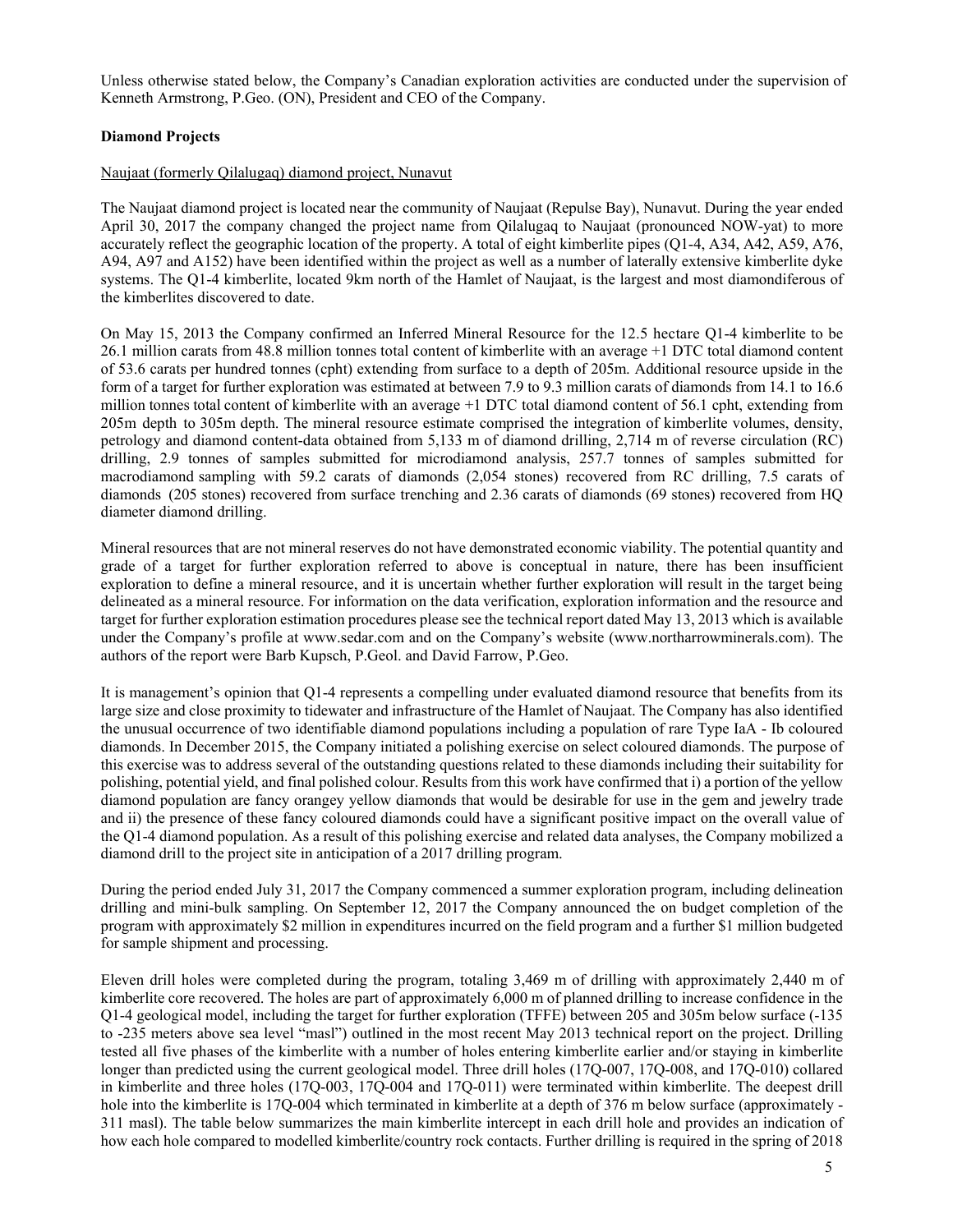prior to completing a new geological model, however the 2017 drilling has confirmed the overall size of the Q1-4 kimberlite, although there will be changes to shape and internal geological contacts of the kimberlite.

|            |            |          |           |             | Kimberlite/Country Rock Contacts |           |                   |          |         |                   |
|------------|------------|----------|-----------|-------------|----------------------------------|-----------|-------------------|----------|---------|-------------------|
|            | Kimberlite | End of   | Hole      | Hole        | Modelled                         | Actual*   | <b>Difference</b> | Modelled | Actual* | <b>Difference</b> |
| Drill Hole | Phase      | Hole (m) | Angle (°) | Azimuth (°) | Entry $(m)$                      | Entry (m) | $(m)$ **          | Exit(m)  | Exit(m) | $(m)$ **          |
| 17Q-001    | A61/A28    | 299      | $-57$     | 310         | 50                               | 164       | (114)             | 245      | 270     | 25                |
| 17Q-002    | A61        | 296      | $-81$     | 175         | 115                              | 98        | 17                | 278      | 230     | (48)              |
| 17Q-003    | A48b/A88   | 398      | -64       | 068         | 125                              | 125       | 0                 | 333      | 398     | 65                |
| 170-004    | A48a/A48b  | 428      | $-61$     | 053         | 66                               | 23        | 43                | 316      | 428     | 112               |
| 170-005    | A48a/A48b  | 326      | $-53$     | 224         | 77                               | 132       | (55)              | 286      | 299     | 13                |
| 17Q-006    | A28        | 380      | $-47$     | 267         | 115                              | 12        | 103               | 346      | 354     | 8                 |
| 17Q-007    | A28        | 371      | -69       | 142         | 0                                | $\Omega$  | 0                 | 241      | 358     | 117               |
| 17Q-008    | A28        | 101      | -49       | 246         | $\Omega$                         | $\Omega$  | $\Omega$          | 87       | 83      | (4)               |
| 170-009    | A61        | 238      | $-65$     | 105         | 67                               | 37        | 30                | 207      | 114     | (93)              |
| 17Q-010    | A61        | 291      | $-59$     | 308         | 0                                | $\Omega$  | 0                 | 265      | 216     | (49)              |
| 17Q-011    | A88        | 333      | -45       | 300         | 55                               | 31        | 24                | n/a      | n/a     | n/a               |

\* Kimberlite intervals do not i) include kimberlite dykes encountered in some holes outside of the geological model, or ii) account for country rock dilution internal to the model in the form of country rock blocks and/or wedges. A total of nine country rock blocks (> 2.5 m up to 25 m; total: 113.7 m) were encountered in holes 17Q‐001 (3), 17Q‐002 (2), 17Q‐003 (1), 17Q‐005 (2), and 17Q‐011 (1).

\*\* Numbers represent, in metres, more or (less) kimberlite than predicted with the current geological modelled.

#### Mini-Bulk Sample

As reported in North Arrow news release dated July 24, 2017, a 234 wet tonne mini-bulk sample was collected from a single sample pit at the Q1-4 kimberlite. A total of 250 megabags of kimberlite were collected using a mini-excavator with kimberlite exposed beneath 0.5 m to 1.0 m of glacial till. Initial evaluation of the exposed kimberlite identified a north trending internal contact between distinct kimberlite phases and the sample was therefore divided into three subsamples: Blue Kimberlite (60 bags), Green Kimberlite (31 bags) and Mixed Blue-Green Kimberlite (159 bags). The "Green Kimberlite" (tentatively interpreted as part of the A61 phase) made up approximately 30% of the pit area and is described as a dark green, massive, very xenolith poor, very olivine rich, phlogopite coherent kimberlite with fine to very coarse macrocrysts (pre-dominantly olivine) and a good mantle sample. The Blue Kimberlite (tentatively interpreted as part of the A88 phase) is a blue-green, massive, poorly sorted, xenolith poor, olivine rich volcaniclastc kimberlite with fine to very coarse olivine and a moderate mantle sample. Further work, including petrography and indicator mineral and microdiamond analyses is required to confirm the interpretation of each unit.

The 250 mini-bulk sample bags, as well as two seacans of drill core samples, are currently en route to the Microlithics laboratory in Thunder Bay Ontario for macrodiamond, microdiamond and indicator mineral analyses. The samples are expected to arrive at the lab in early October.

As part of the 2017 program, North Arrow also commissioned archeological, ecological mapping and initial engineering surveys of potential road routes from the Company's lay down, located 1 km north of Naujaat, out to the Q1-4 kimberlite. Results of these surveys will be used to pursue permitting options for a road or winter trail to the kimberlite to take advantage of the deposit's close proximity the Hamlet of Naujaat during future evaluation and bulk sampling of the deposit.

The Naujaat project is subject to a 0.5% GOR and NSR on diamond, precious metal and base metal production from the project. The holder of this royalty will also receive a payment of \$2.5 million at the time the first royalty payment relating to the project is due.

The Naujaat project is also subject to a 3% net smelter royalty ("NSR") on metals and a 3% gross production royalty ("GPR") on the sale of industrial minerals, including diamonds. Subject to a November 2016 amending agreement, the NSR and GPR may each be reduced to 1% subject to future contingent cash payments to the royalty holder totalling \$5.15M and future staged exploration expenditures totalling \$20M.

#### Pikoo diamond project, Saskatchewan

`

The Company's 100% owned Pikoo diamond project consists of 33,374 hectares of mineral claims located approximately 140 km east of La Ronge, Saskatchewan. An all-season road to the community of Deschambault Lake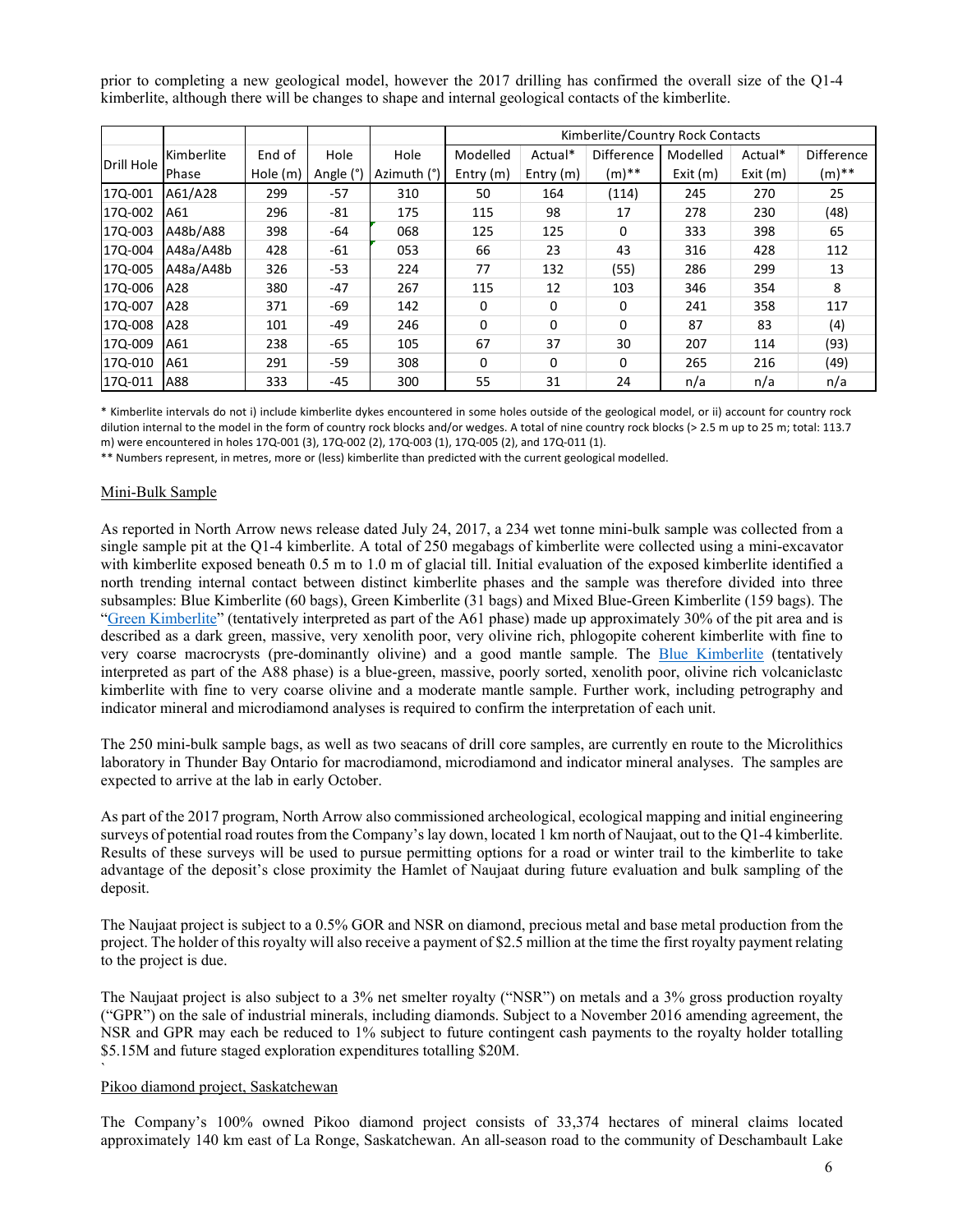comes to within 6 km of the project's southern boundary. Three drilling programs (53 drill holes; 7,369m) have been completed at the project (2013, 2015, and 2016) and a total of 10 discrete kimberlite occurrences have been discovered. Microdiamond testing of five of the kimberlites have confirmed that the PK150, PK311, PK312, PK314, and PK346 kimberlites are diamondiferous. A full summary of the initial diamond results from these kimberlites can be found in the Company's MD&A's for the years ended April 30, 2014 and 2016 as well as the MD&A for the three months ended July 31, 2016.

All of the kimberlite occurrences within the Pikoo project have been discovered at or near the up-ice termination of welldefined kimberlite indicator mineral (KIM) trains. The trains have been geographically described as the South Pikoo target area (1 KIM train; four kimberlite discoveries); North Pikoo area (1 KIM train; 4 kimberlite discoveries) and the East Pikoo area (2 KIM trains, 2 kimberlite discoveries). A fourth target area, called Bear Lake, has been identified on the basis of a cluster of anomalous KIM results from till samples collected in the southern part of the project area. Detailed evaluations of the petrography of the discovered kimberlites in conjunction with diamond results, mineral abundances and core logging information have been conducted and indicate that additional, as yet undiscovered kimberlites are located in the North Pikoo area. Potential also exists for multiple Kim trains in the South Pikoo area and the Company plans for a \$150,000 till sampling program in the fall of 2017. The program is intended to further define several of the KIM trains, in particular in the South Pikoo and Bear Lake areas, in advance of further exploration drilling.

The Pikoo project is subject to a 1% GOR and NSR on diamond, precious metal and base metal production and a contingent cash payment of \$1.25 million owing to the royalty holder at the time the first royalty payment is due.

#### Loki Diamond Project – Northwest Territories

The Loki diamond project consists of 17 mineral claims covering approximately 7,600 ha, acquired by staking between 2013 and 2017 in the Lac de Gras region of the Northwest Territories. The Company holds a 100% interest in these claims. Thirteen of the mineral claims are subject to a 1.5% GOR on diamonds and a 1.5% NSR on base and precious metals. The Loki project mineral claims cover identified target areas to the southwest of Lac de Gras ('South Loki') and to the southeast of the Monument kimberlite cluster ('East Loki'). A brief till and esker sampling program was conducted at the Loki Project in August 2016 with 56 samples collected to provide an initial evaluation of identified target areas. Initial results from these samples have confirmed a distinct KIM train interpreted to terminate in the South Loki area where several potential kimberlite targets are located. Subsequent to the period ending July 31, 2017 the Company completed detailed ground magnetic surveys of four of these targets.

Also, subsequent to the period ended July 31, 2017 the Company completed a 307 line km Geotech VTEM electromagnetic and electromagnetic helicopter borne geophysical survey in the East Loki area. The Survey was completed in two blocks to cover the EG05, EG01N, EG01S, EG02 and EG130 kimberlites as well as a number of identified kimberlite targets.

Results from the ground and airborne geophysical surveys will be used to select targets for a spring 2018 drilling program.

During the period ended July 31, 2017 the Company was notified it had been awarded a \$170,000 grant as part of the government of the Northwest Territories Mineral Incentives Program (MIP). The grant monies are to be used on eligible exploration expenditures related to geophysical and drilling programs on the Loki project.

#### Lac de Gras Diamond Project – Northwest Territories

The Lac de Gras Diamond project forms a very large, approximately 147,200 ha contiguous block of mineral claims and mining leases located within the Lac de Gras region of the Northwest Territories. The project area directly adjoins the mineral leases that host the Diavik diamond mine, located 10 km to the north, and the mineral claims of the Company's Loki project to the west. The Ekati diamond mine is located within 40 km to the northwest.

The project is being evaluated under a joint venture arrangement between the Company and Dominion Diamond Corporation ("Dominion"). Dominion is the project operator. In January 2016, the joint venture approved a program and budget for the period from February 2016 to January 2017. The program consisted of data compilation work and airborne geophysical surveys. As part of this program, a 3,020-line kilometer helicopter-borne magnetic/electromagnetic survey was completed during September 2016.

During the year ended April 30, 2017 the joint venture approved a \$2,821,500 exploration program and budget for the period from February 2017 through January 2018. The program was to consist of airborne and ground geophysical surveys and exploration drilling. Dominion has notified the Company that ground geophysical surveys were completed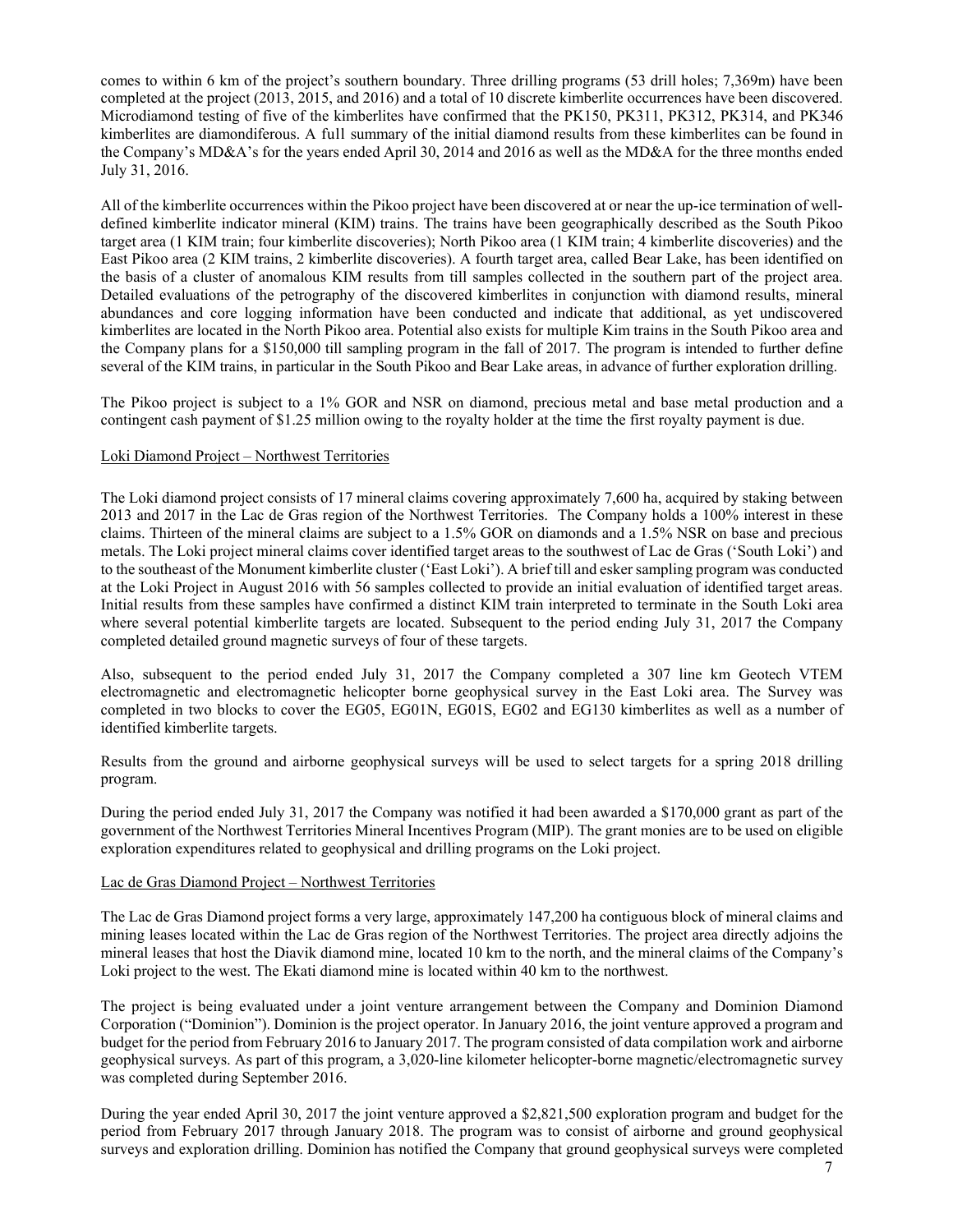over 20 targets during the spring of 2017 and an airborne magnetic/electromagnetic geophysical survey was completed subsequent to July 31, 2017. Additional ground geophysical surveys are planned for completion by October 2017, however exploration drilling of selected targets will not occur until the winter or spring of 2018.

Subsequent to the approval of both the calendar 2016 (Fiscal 2017) and calendar 2017 (Fiscal 2018) exploration programs, the Company elected not to contribute its proportionate share of costs to these programs. Dominion elected to fund the full programs and budgets and, assuming the full calendar 2017 program budget is spent, the Company expects its interest in the LDG joint venture to dilute to approximately 31%. The decision to not participate in the calendar 2017 approved program and budget will allow the Company to focus its exploration expenditures on the Naujaat, Mel, Loki, and Pikoo projects while retaining a meaningful interest in the LDG joint venture.

Pursuant to a previous acquisition agreement between the Company and Springbok Holdings Inc. ("Springbok") (Please see the Company's Annual Management Discussion and Analyses for the year ended April 30, 2016 for further details on the acquisition agreement), in the event the Company incurs \$2 million in joint venture expenditures on the Lac de Gras Joint Venture Property, the Company will issue to Springbok that number of common shares of the Company having a value of \$1 million.

## Mel Diamond Project - Nunavut

The Company maintains a 100% interest in the Mel diamond project. The project consists of approximately 7,500 hectares on the Melville Peninsula, approximately 140 km south of the community of Hall Beach and 210 km northeast of the community of Naujaat which is also the location of the Company's Naujaat diamond project. The property is located within 18 km of tidewater and hosts at least three unsourced KIM trains. The mineral trains are composed of pyrope and eclogitic garnets, as well as ilmenite with anomalous samples returning from 10's to 100's of KIMs with one sample returning in excess of 1,300 KIMs per 20kg of till. These exceptionally high KIM counts and sharp cut-off of these KIM trains suggest close proximity to a kimberlite bedrock source.

During and subsequent to the period ended July 31, 2017 the company completed limited detailed prospecting near the up-ice termination of the KIM trains and made plans to mobilize an exploration drill to the property during the spring of 2018 in advance of a 2018 program of ground geophysics and drilling.

During the period ended July 31, 2017, the Company received the required permits for the 2018 exploration program including construction of an exploration camp and exploration drilling of targets on the property.

The Mel project is subject to a 1% GOR held by Anglo Celtic Exploration Ltd., a private company controlled by D. Grenville Thomas, a director of the Company. The Company retains the right to buy back half of the GOR (0.5%) for \$1 million at any time.

## Luxx Diamond Project - Nunavut

The Company maintains a 100% interest in the Luxx diamond project, Nunavut. The project was acquired to cover unexplained KIM trains identified from public datasets and consists of approximately 2,300 acres on the tidewater of Chesterfield Inlet, approximately 60 km from the community of Chesterfield Inlet and 100 km north of the community of Rankin Inlet. The project includes at least one, and possibly three KIM trains comprised of Mg-ilmenite, pyrope and eclogitic garnet. The Company presently has the required permits to allow for exploration drilling of targets on the property.

The Luxx project is subject to a 1% GOR held by Anglo Celtic Exploration Ltd., a private company controlled by D. Grenville Thomas, a director of the Company. The Company retains the right to buy back half of the GOR (0.5%) for \$1 million at any time.

#### Timiskaming diamond project, Ontario/Quebec

The Timiskaming diamond project is located in the Cobalt-New Liskeard-Elk Lake-Notre Dame du Nord (Ville Marie) region of northeastern Ontario and northwestern Quebec. Between 1995 and 2012, Stornoway and its predecessor companies conducted comprehensive diamond exploration programs within the project area resulting in the discovery of nine kimberlites. In May 2013, the Company announced the completion of a drilling program that fulfilled the requirements of the option work program under an option agreement with Stornoway Diamond Corp. ("Stornoway") and as a result the Company earned an 80% interest in the project. Accordingly, ongoing evaluation of the project is subject to an 80%/20% (Company/Stornoway) participating joint venture. Surficial sediment sampling and geophysical data from the project suggest additional undiscovered kimberlites may be located within the project area.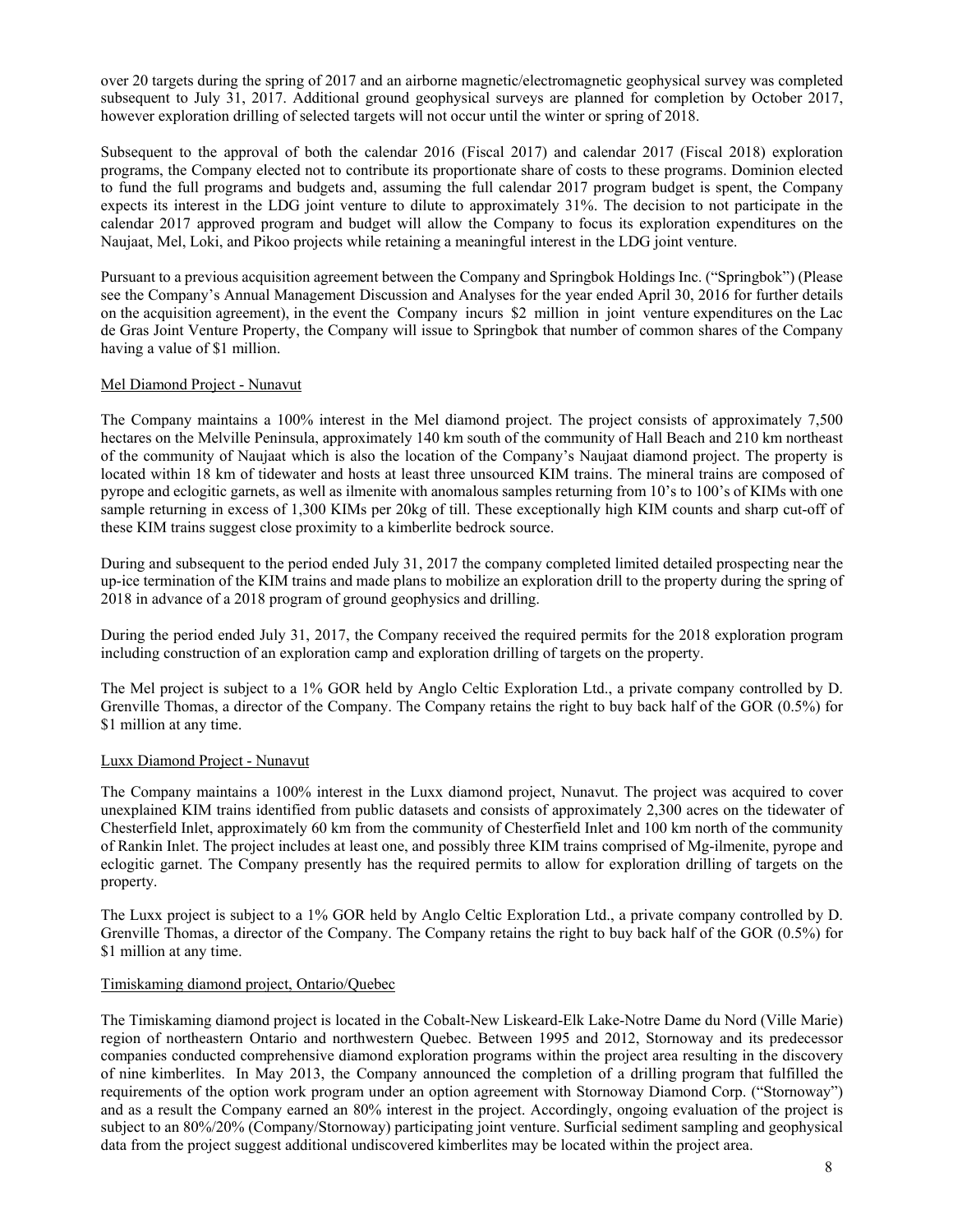## **Gold and Other Projects**

The Company maintains an interest in a number of non-material metals projects in northern Canada, particularly Nunavut. The Company continues to pursue opportunities to see these properties further evaluated, however has no plans to fund or conduct exploration of these properties on its own. Details on specific properties are provided below.

## Hope Bay ORO Gold Project – Nunavut

The Company's 100% owned ORO gold property is located in the Hope Bay Volcanic Belt (HBVB) in Nunavut and is strategically located on tide water covering the northern end of the HBVB, approximately 3.25km to the north of TMAC Resources' Doris gold mine. Gold mineralization at the Doris gold mine occurs along a well-defined stratigraphic volcanic contact, which extends northward onto the ORO property. The ORO property hosts numerous gold showings and potentially gold bearing structures including the Elu shear zone and Wombat zone.

## Contwoyto Project, Nunavut

During the Period ended July 31, 2017, the Company completed the sale of its 100% interest in the Contwoyto Project, Nunavut, including the Butterfly gold prospect, to Crystal Exploration Inc. ("Crystal") for consideration of \$100,000 and 1,000,000 common shares of Crystal. Under the terms of the agreement, the Company received \$50,000 and 500,000 shares on closing of the transaction with the balance of the shares and cash due on or before December 15, 2018. The Company retains a 1.0% GOR on diamonds and a 1.0% NSR on precious and base metals. Half of the GOR and NSR can be purchased by Crystal at any time with the payment of \$1.0 million. The Company will also receive conditional share payments of 500,000 Crystal shares in the event that Crystal reports an inferred gold resource exceeding 250,000 ounces associated with the Butterfly gold prospect and a further 500,000 Crystal shares in the event Crystal reports a separate inferred resource of at least 250,000 ounces of gold outside of the Butterfly area.

## **FINANCIAL CONDITION, LIQUIDITY, CAPITAL RESOURCES, OPERATIONS AND FINANCIAL RESULTS**

## **Overall performance**

|                                                                          | July 31, 2017                               |   | April 30, 2017                     |   | April 30, 2016                        |
|--------------------------------------------------------------------------|---------------------------------------------|---|------------------------------------|---|---------------------------------------|
| <b>Current assets</b><br><b>Non-current assets</b><br><b>Liabilities</b> | \$<br>4,549,354<br>13,247,228<br>(342, 047) | S | 573,152<br>12,067,108<br>(83, 103) | S | 2,641,314<br>10,643,950<br>(608, 670) |
| Shareholders' equity                                                     | 17.454.535                                  |   | 12,557,157                         |   | 12,676,594                            |

#### **Financing/Use of Proceeds**

On May 18, 2017, the Company completed a non-brokered private placement of 20,000,000 units at a price of \$0.25 per unit for gross proceeds of \$5,000,000. Each unit consisted of one common share and one common share purchase warrant. Each warrant entitles the holder to purchase one additional common share at a price of \$0.40 per share for a period of three years. The proceeds raised will be used for drilling and mini-bulk sampling programs at Naujaat, ongoing exploration work at other projects and working capital.

#### **Results of Operations**

During the three months ended July 31, 2017 (the "current quarter"), the Company recorded a loss of \$366,568 or \$0.01 per share. This is compared with net income of \$37,435 or \$0.00 per share for the three months ended July 31, 2016 (the "comparative quarter"). During the comparative quarter the Company recorded a \$233,524 recovery on the sale of exploration assets which resulted in North Arrow recording net income for the period. The \$404,003 increase in the loss for the current quarter compared to the comparative quarter was largely a result of the reduction in the amount the Company realized on the sale of exploration assets and increased share-based compensation costs. Share-based compensation costs were lower in the comparative quarter because the Company did not grant stock options

9 compensation \$264,010 (comparative quarter - \$2,068) and an increase in advertising, promotion and travel \$49,385 Expenses for the current quarter were \$457,005 (comparative quarter - \$158,802) an increase of \$298,203 from the comparative quarter. The increase in expenses during the current quarter was largely related to increased share-based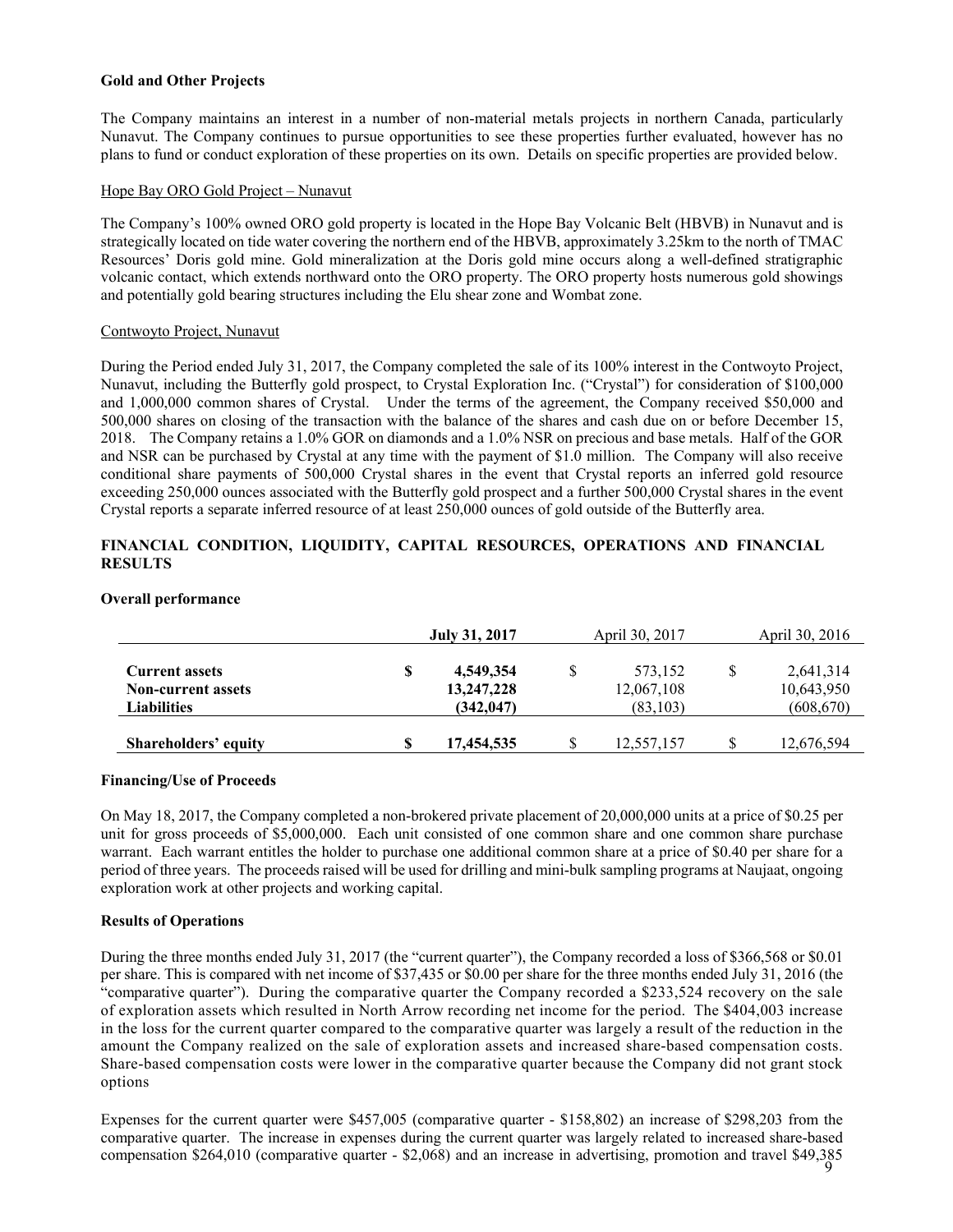(comparative quarter - \$14,552). Share-based compensation costs are non-cash charges calculated by using a Black-Scholes option pricing model to assign a cost for stock options vesting in a period. During the current quarter the Company granted options and increased its promotional activities resulting in increased costs.

In addition, to the increased expenses during the current quarter the Company sold exploration and evaluation assets to unrelated third parties for \$102,500 (comparative quarter - \$233,524), lost \$12,718 (comparative year – \$nil) on marketable securities and warrants and wrote off \$nil (comparative year \$39,984) of exploration and evaluation assets.

## **Summary of quarterly results**

The following table sets out selected unaudited quarterly financial information of North Arrow and is derived from the Company's unaudited quarterly consolidated financial statements prepared by management. The Company's interim consolidated financial statements are prepared in accordance with IFRS and are expressed in Canadian dollars.

| <b>Quarter Ending</b> |    | Interest Income |    | Income or (Loss)<br>from Continued<br>Operation and Net<br>Income (Loss) |    | Basic Earnings<br>(Loss) per share<br>from Continued<br>Operation and Net<br>Income $(Loss)$ |          | Earnings (Loss) per<br>share |
|-----------------------|----|-----------------|----|--------------------------------------------------------------------------|----|----------------------------------------------------------------------------------------------|----------|------------------------------|
|                       |    |                 |    |                                                                          |    |                                                                                              |          |                              |
| July 31, 2017         | S  | 7,036           | S  | (366, 568)                                                               | S  | $(0.01)$ \$                                                                                  |          | (0.01)                       |
| April 30, 2017        | S  | 419             | \$ | (214, 458)                                                               | S  | (0.01)                                                                                       | S        | (0.01)                       |
| January 31, 2017      | S  | 1,137           | \$ | (152, 947)                                                               | S  | 0.00                                                                                         | <b>S</b> | 0.00                         |
| October 31, 2016      | D  | 1,769           | \$ | (137, 460)                                                               | S  | 0.00                                                                                         | S        | 0.00                         |
| July 31, 2016         | S  | 2,697           | \$ | 37.435                                                                   | \$ | 0.00                                                                                         | \$       | 0.00                         |
| April 30, 2016        | S  | 8,928           | \$ | (3,012,863)                                                              | \$ | (0.06)                                                                                       | S        | (0.06)                       |
| January 31, 2016      | \$ | 7,799           | \$ | (269, 253)                                                               | \$ | 0.00                                                                                         | S        | 0.00                         |
| October 31, 2015      | \$ | 12,582          | \$ | (188,983)                                                                | \$ | 0.00                                                                                         | S        | 0.00                         |

#### **Variations in Quarterly Results**

The Company's quarterly results can be affected by many factors such as seasonal fluctuations, variations in capital markets, the write-off of capitalized amounts, stock-based compensation costs, tax recoveries and legal matters.

The \$366,568 loss for the first quarter of fiscal 2018 reflects the Company's ongoing administration costs, share based compensation costs of \$264,010 and a \$102,500 recovery on the sale of exploration and evaluation assets.

The \$214,458 loss for the fourth quarter of fiscal 2017 reflects the Company's ongoing administration costs as it has maintained its properties and undertaken activities to raise funds.

The \$152,947 loss for the third quarter of fiscal 2017 reflects ongoing administration, a gain of \$33,750 on the completion of the sale of mineral property information, a recovery of amounts previously written off related to exploration and evaluation assets and marketable security transactions.

The \$137,460 loss for the second quarter of fiscal 2017 reflects ongoing administration, a cash gain of \$32,500 on the sale of mineral property information, a write-off of exploration and evaluation assets and marketable security transactions.

The \$37,435 net income for the first quarter of fiscal 2017 reflects a non-cash gain on the sale of mineral properties of \$233,524 (comparative quarter - \$nil), a write-off of \$39,984 (comparative quarter - \$nil) of exploration and evaluation assets and ongoing administration costs of the Company.

The \$3,012,863 loss for the fourth quarter of fiscal 2016 reflects a \$2,787,548 (comparative quarter - \$nil) write-down of the Timiskaming and Redemption properties, ongoing administration costs and a \$13,263 (comparative quarter - \$115,035) non-cash share-based compensation cost.

The \$269,253 loss for the third quarter of fiscal 2016 reflects the Company's ongoing administration, a non-cash \$21,936 (comparative quarter - \$192,431) share-based compensation charge for options granted to directors, officers, employees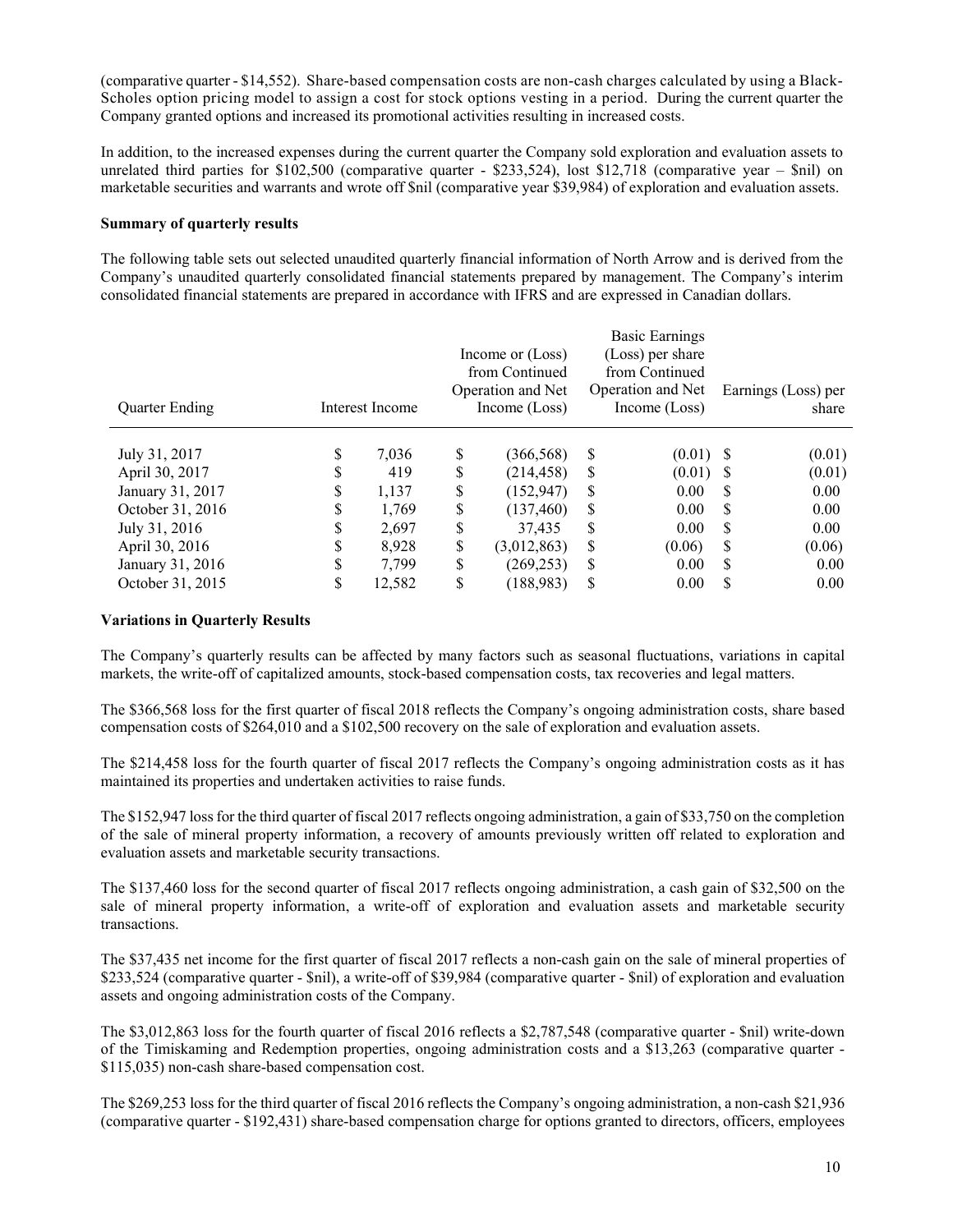and consultants in prior periods and a \$99,113 (comparative quarter  $-$  \$1,043) property investigation charge for expenditures related to project evaluation costs and a cancelled drill program.

The \$188,983 loss for the second quarter of fiscal 2016 reflects the Company's ongoing administration, a non-cash \$38,460 (comparative quarter - \$223,130) share-based compensation charge for options granted to directors, officers, employees and consultants and a \$26,913 (comparative quarter – recovery of \$2,557) property investigation charge for project evaluation costs.

## **July 31, 2017 compared to April 30, 2017**

At July 31, 2017, the Company had cash of \$4,254,006, exploration and evaluation assets of \$13,176,099, accounts payable and accrued liabilities of \$342,047 and shareholders' equity of \$17,454,535. These amounts are compared to cash of \$368,124, exploration and evaluation assets of \$11,999,472, accounts payable and accrued liabilities of \$83,103 and shareholders' equity of \$12,557,157 at April 30, 2017.

The improvement in the Company's cash, working capital and shareholders' equity was a result of the Company completing a private placement for net proceeds of \$4,963,748 which has enabled and the Company to continue exploration at its projects.

During the current quarter the Company continued exploration and evaluation activities on its projects and incurred exploration and evaluation expenditures of \$1,176,627. In addition, as a result of the activity level of the exploration programs, accounts payable at July 31, 2017 was increased from April 30, 2017 and included \$314,294 (April 30, 2017 - \$22,171) of exploration and evaluation expenditures.

## **Liquidity**

At July 31, 2017 the Company had working capital of \$4,207,307 compared to a working capital of \$490,049 at April 30, 2017. During the current quarter the Company's cash position increased \$3,885,882 (comparative period – decreased \$881,009) as a result of completing a \$4,963,748 (comparative quarter - \$nil) financing less cash expenditures of \$262,082 (comparative quarter - \$80,805) and \$815,784 (comparative quarter - \$800,204) spent on operating and investing activities respectively.

#### **Operating activities**

During the current quarter the Company's operating activities used \$262,082 (comparative quarter - \$80,805) of cash. The use of cash in operating activities in fiscal 2018 reflects the Company's funding of a loss of \$366,568 (comparative quarter – net income \$37,435) adjusted for non-cash gains and expenditures and the use of cash of \$74,049 (comparative quarter – source of \$68,396) for funding changes in items such as accounts receivable, prepaid expenses, due to related parties and accounts payable.

Non-cash gains and expenditures consist of the recovery of exploration and evaluation assets \$102,500 (comparative quarter - \$233,524), share-based compensation \$264,010 (comparative quarter - \$2,068), write-offs \$nil (comparative quarter - \$39,984), depreciation \$4,307 (comparative quarter - \$4,836) and a loss of \$12,718 (comparative quarter - \$nil) on warrants and marketable securities

#### **Investing activities**

During the current quarter the Company's investing activities used \$815,784 (comparative quarter - \$800,204) of cash. During the current quarter the Company used \$892,304 (comparative quarter - \$800,204) to evaluate its exploration and evaluation assets and purchase equipment. The investing expenditures for the current year were reduced by the cash the Company received of \$76,520 (comparative quarter - \$nil) from the sale of exploration and evaluation assets and marketable securities.

## **Financing activities**

During the current quarter, the Company raised net proceeds of \$4,963,748 (comparative quarter - \$nil) from the issuance of units by way of a private placement.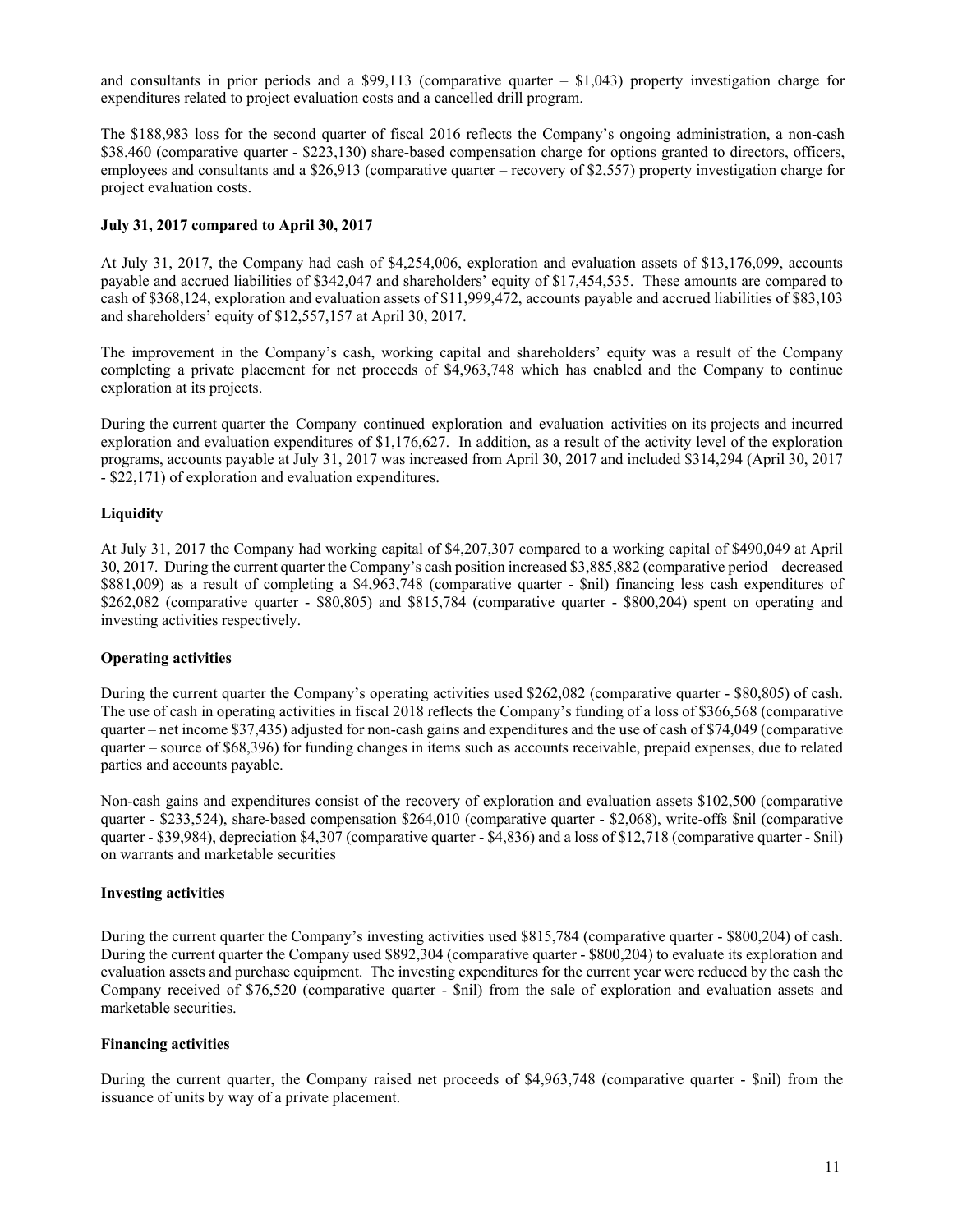## **Capital Resources**

The Company's financial condition and future prospects are significantly affected by overall economic conditions. The Company has no source of operating revenue and relies on equity financings, joint ventures and warrant and stock option exercises to further exploration on its properties.

The Company's long-term financial success is dependent on management's ability to discover and develop economically viable mineral deposits. Actual funding requirements may vary from those planned due to a number of factors, including the progress of exploration activity and the Company's ability to raise additional funds on favourable terms. Management recognizes there will be risks involved that may be beyond their control. The Company intends to continue to use various strategies to minimize its dependence on equity capital, including the securing of joint venture partners where appropriate.

The Company's ability to generate cash is very much affected by the current market conditions, its share price and thirdparty interest in its assets. In the current equity market, funds for companies at an early/grass-roots stage of exploration are limited and dilution to existing shareholders from an equity financing increases as the share price decreases. The Company has no credit facilities that could be used for ongoing operations because it has no operating cash flow.

In order to finance the Company's exploration programs and to cover administrative and overhead expenses, the Company raises money through equity sales, from the exercise of convertible securities and, in the past, from the sale of investments. Although the Company has had past success in obtaining financing, there can be no such assurance that it will be able to obtain adequate financing in the future or that the terms of any financing will be favourable. Many factors influence the Company's ability to raise funds, including the state of the resource market and commodities prices and, the climate for mineral exploration.

The Company's management actively manages its landholdings in an effort to keep those landholdings with the greatest exploration potential in good standing for as long as possible. The Company's management regularly reviews its cash position against future plans and makes decisions regarding these plans accordingly.

The Company raised additional funds in May 2017 to further exploration efforts at its various exploration properties and to maintain its listing on the TSXV. The Company is seeking to minimize variable expenses to the extent possible and may seek joint venture partners to continue to further exploration of its mineral properties.

#### **Risks and Uncertainties**

Industry

An investment in natural resource companies involves a significant degree of risk. The degree of risk increases substantially where the Company's properties are in the exploration as opposed to the development stage. Investment in the securities of the Company should be considered as highly speculative due to the nature of the Company's business. The following additional risk factors should be given special consideration.

## Exploration, Development and Mining Risks

Exploring and developing mineral resource projects bears a high potential for all manner of risks. Additionally, few exploration projects successfully achieve development due to factors that cannot be predicted or foreseen. Moreover, even one such factor may result in the economic viability of a project being detrimentally impacted such that it is neither feasible nor practical to proceed. Mineral exploration involves many risks, which even a combination of experience, knowledge and careful evaluation may not be able to overcome. Operations in which the Company has a direct or indirect interest will be subject to all the hazards and risks normally incidental to exploration, development and production of diamonds and base/precious metals, any of which could result in work stoppages, damage to property, and possible environmental damage. If any of the Company's exploration programs are successful, there is a degree of uncertainty attributable to the calculation of resources and reserves and the corresponding grades that could be mined or dedicated to future production. Until reserves are actually mined and processed, calculations of quantity and grade must be considered as estimates only. In addition, the quantity of resources and reserves may vary depending on diamond or metal prices. Any material change in resources and reserves, including grade or recovery ratio, may affect the economic viability of the Company's properties. In addition, there can be no assurance that diamond and metal recoveries in smallscale laboratory tests will be duplicated in larger scale tests under on-site conditions or during production. The Company closely monitors its activities and those factors, which could impact them, and employs experienced consulting, engineering, and legal advisors to assist in its risk management reviews.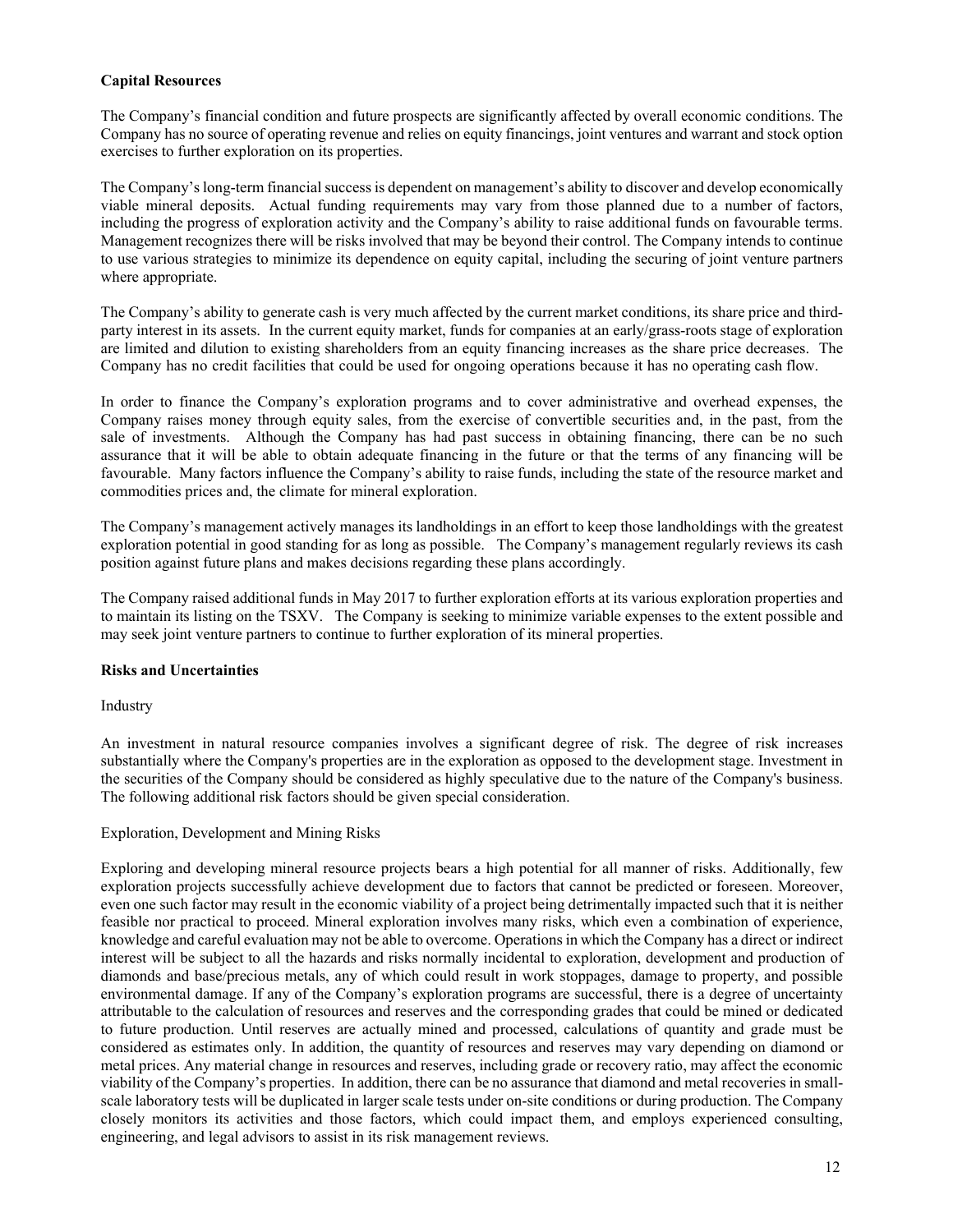The Company's properties are currently being assessed for exploration and as a result, the Company has no source of operating cash flow. Failure to obtain additional financing could result in a delay or indefinite postponement of further exploration. Development of the Company's mineral properties will only follow upon obtaining satisfactory exploration results. Mineral exploration and development involves a high degree of risk and few properties that are explored are ultimately developed into producing mines. There is no assurance that the Company's mineral exploration and development activities will result in any discoveries of mineralization that can be converted into resources or reserves. The long-term profitability of the Company's operations will be in part directly related to the cost and success of its exploration programs, which may be affected by a number of factors. Substantial expenditures are required to establish resources and reserves through drilling, to develop metallurgical processes to extract the metal or diamonds, in the case of new properties, to develop the mining and processing facilities and infrastructure at any site chosen for mining. Although substantial benefits may be derived from the discovery of a major mineralized deposit, no assurance can be given that minerals will be discovered in sufficient quantities to justify commercial operations or that the funds required for development can be obtained on a timely basis.

#### Foreign Operation Risks

Historically, the majority of the Company's expenses have been denominated in Canadian Dollars so its exposure to foreign exchange risk has been limited. Exploration activities outside of Canada can expose the Company to foreign exchange risk. Presently, the Company does not have foreign operations or use foreign-exchange contracts to mitigate this risk, but that may change in future, depending upon the size of the Company's exploration programs denominated in currencies other than the Canadian Dollar.

#### Insurance

The Company's involvement in the exploration for mineral properties may result in the Company becoming subject to liability for pollution, property damage, personal injury or other hazards. Although the Company may have insurance to address many risks, such insurance has limitations on liability that may not be sufficient to cover the full extent of such liabilities. In addition, such risks may not, in all circumstances be insurable or, in certain circumstances, the Company may elect not to obtain insurance to deal with specific risks due to the high premiums associated with such insurance or other reasons. The payment of such uninsured liabilities would reduce the funds available to the Company. The occurrence of a significant event that the Company is not fully insured against, or the insolvency of the insurer of such event, could have a material adverse effect on the Company's financial position, results of operations or prospects.

#### Environmental Risks

All phases of the mineral exploration and development business present environmental risks and hazards and are subject to environmental legislation. Environmental legislation provides for, among other things, restrictions and prohibitions on spills, releases or emissions of various substances used and or produced in association with mineral exploration and mining operations. The legislation also requires that facility sites be operated, maintained, abandoned and reclaimed to the satisfaction of applicable regulatory authorities. Compliance with such legislation can require significant expenditures and a breach may result in the imposition of fines and penalties, some of which may be material. Environmental legislation is evolving in a manner expected to result in stricter standards and enforcement, larger fines and liability and potentially increased capital expenditures and operating costs. The discharge of pollutants into the air, soil or water may give rise to liabilities to foreign governments and third parties and may require the Company to incur costs to remedy such discharge. No assurance can be given that the application of environmental laws to the business and operations of the Company will not result in a curtailment of production or a material increase in the costs of production, development or exploration activities or otherwise adversely affect the Company's financial condition, results of operations or prospects.

#### Prices, Markets and Marketing of Diamonds and Base/Precious Metals

The Company's revenues, if any, are expected to be in large part derived from the mining and sale of diamonds and base/precious metals or interests related thereto. The price of those commodities has fluctuated widely, particularly in recent years, and is affected by numerous factors beyond the Company's control including international economic and political trends, expectations of inflation, currency exchange fluctuations, interest rates, global or regional consumptive patterns, speculative activities, increased production due to new mine developments and improved mining and production methods. The effect of these factors on the price of diamonds and base/precious metals, and therefore the economic viability of any of the Company's exploration projects, cannot accurately be predicted.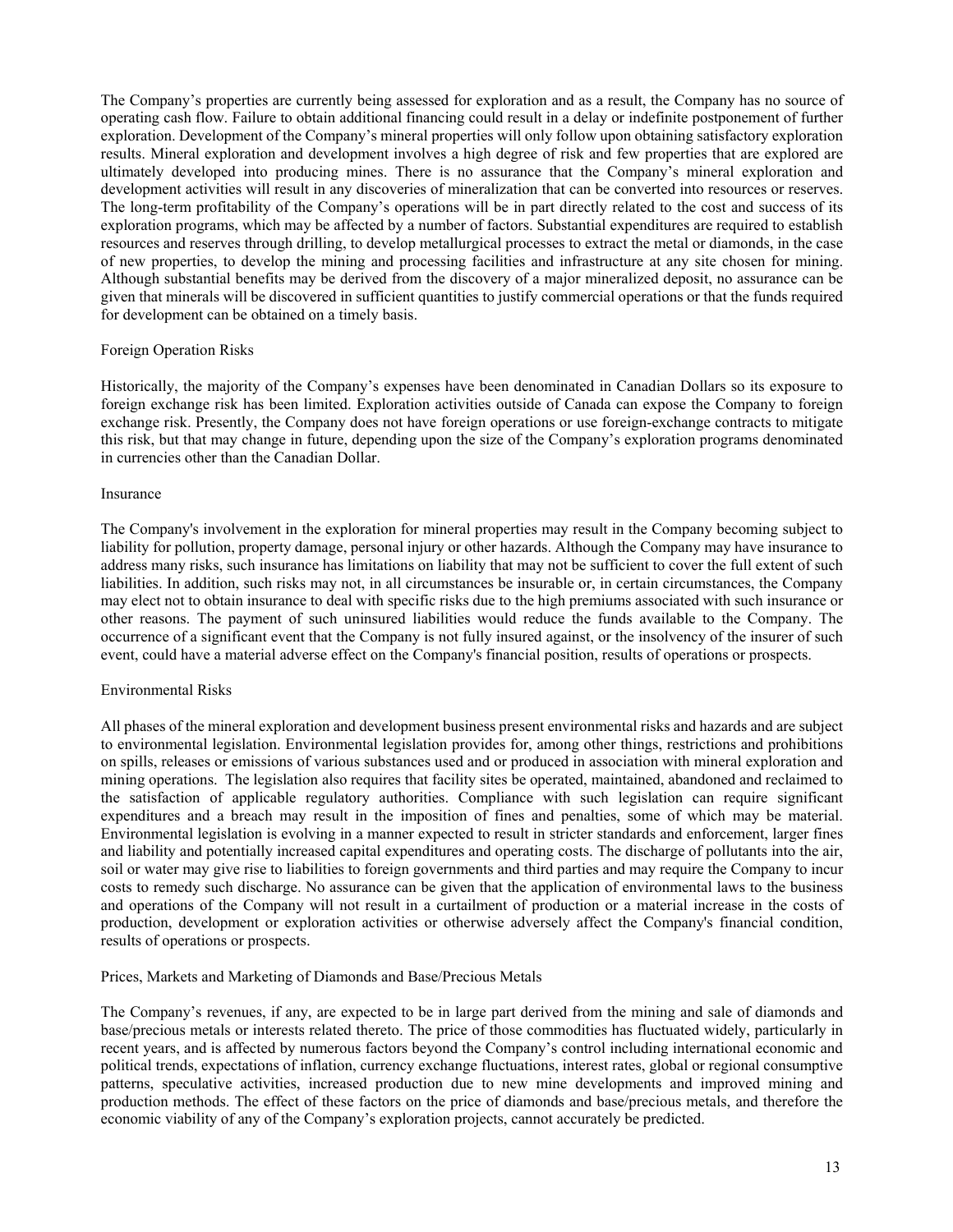The marketability of any minerals acquired or discovered may be affected by numerous factors which are beyond the control of the Company and which cannot be accurately predicted, such as the proximity and capacity of milling facilities, mineral markets and processing equipment and governmental regulations including regulations relating to royalties, allowable production and importing and exporting of minerals.

Substantial Capital Requirements and Liquidity

The Company anticipates that it will make substantial capital expenditures for the acquisition, exploration, development and production of its mineral properties in the future. The Company currently has no revenue and may have limited ability to expend the capital necessary to undertake or complete future drilling programs. There can be no assurance that debt or equity financing, or cash generated by operations will be available or sufficient to meet these requirements or for other corporate purposes or, if debt equity financing is available, that it will be on terms acceptable to the Company. Moreover, future activities may require the Company to alter its capitalization significantly. The inability of the Company to access sufficient capital for its operations could have a material adverse effect on the Company's financial condition, results of operations or prospects.

## Issuance of Debt

From time to time the Company may enter into transactions or activities that may be financed with debt which could impair the Company's ability to obtain additional financing in the future. The inability of the Company to access sufficient capital for the repayment of any debt could have a material effect on the Company's financial condition, results of operations or prospects.

## **Outstanding Share Data**

The Company's authorized capital is unlimited common shares without par value.

As at September 26, 2017, the Company had the following shares, options and warrants outstanding:

|                               |        | Number      |
|-------------------------------|--------|-------------|
| Shares issued and outstanding |        | 76,155,741  |
| Options:                      |        |             |
| Expire May 10, 2018           | \$0.27 | 2,075,000   |
| Expire September 23, 2018     | \$0.50 | 200,000     |
| Expire January 28, 2019       | \$0.70 | 985,000     |
| Expire September 25, 2019     | \$0.60 | 680,000     |
| Expire December 16, 2019      | \$0.54 | 200,000     |
| Expire June 22, 2022          | \$0.27 | 2,230,000   |
| Warrants:                     |        |             |
| April 29, 2018                | \$0.25 | 500,000     |
| August 19, 2018               | \$0.65 | 500,000     |
| May 18, 2020                  | \$0.40 | 20,000,000  |
|                               |        |             |
| Fully diluted                 |        | 103,525,741 |

#### **Share issuances**

Effective February 15, 2017, the Company acquired Stornoway's remaining interests in the Pikoo and Naujaat diamond projects by issuing to Stornoway 2,000,000 common shares of the Company. The shares were issued at a fair value of \$380,000 which was allocated to acquisition costs for the Naujaat and Pikoo projects. In addition, the Company agreed to pay Stornoway \$2.5 million at the time the first royalty payments relating to the Naujaat project are payable and \$1.25 million at the time the first royalty payments relating to the Pikoo project are payable. In addition, Stornoway retains a 0.5% GOR and NSR on diamond, precious metal and base metal production from the Naujaat project and a 1% GOR and NSR on diamond and base metal production from the Pikoo project.

On May 18, 2017, the Company completed a non-brokered private placement of 20,000,000 units at a price of \$0.25 per unit for gross proceeds of \$5,000,000. Each unit consisted of one common share and one common share purchase warrant. Each warrant entitles the holder to purchase one additional common share at a price of \$0.40 per share for a period of three years. The proceeds raised will be used for a planned drill program at Naujaat, ongoing exploration work at other projects and working capital**.**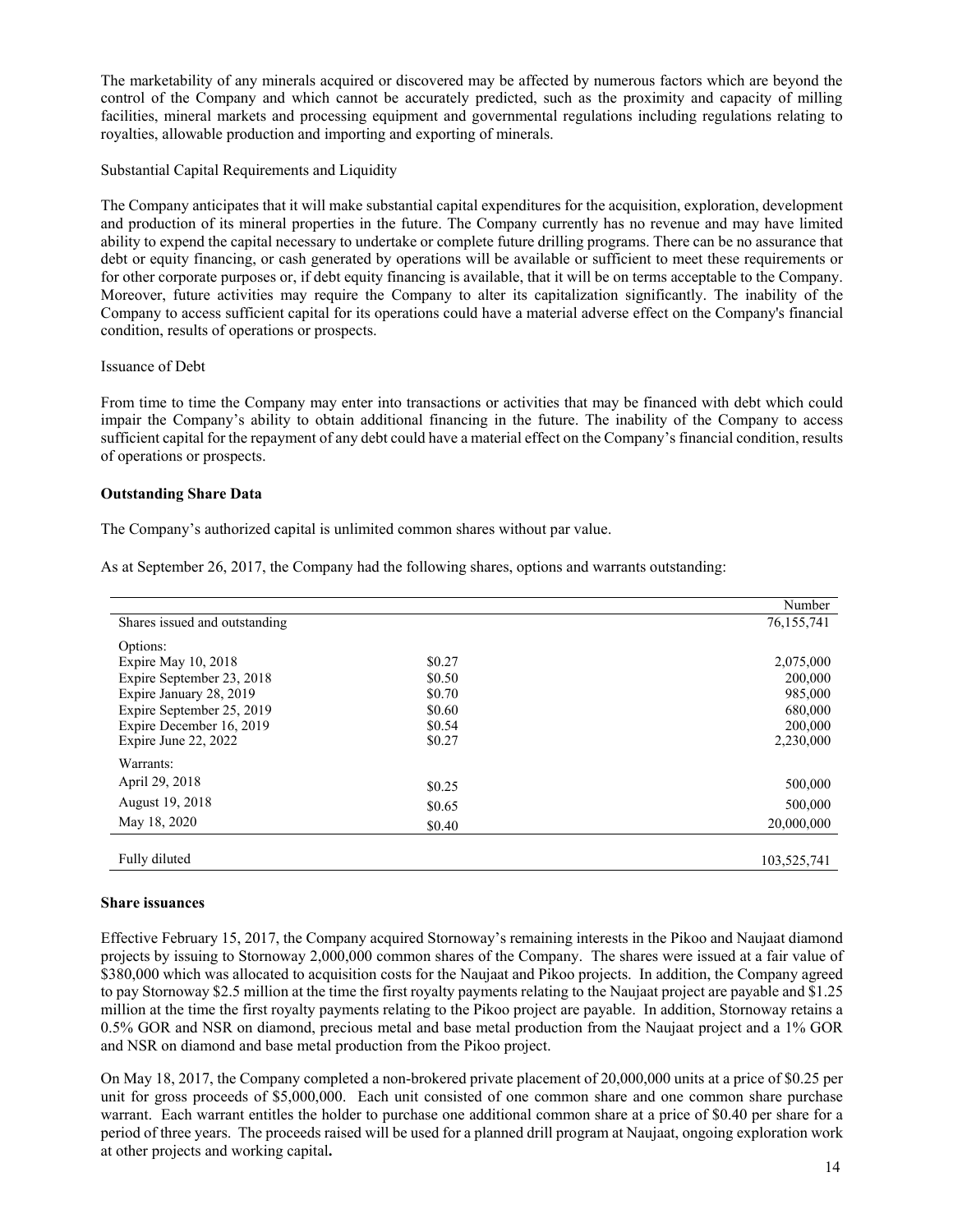#### **Stock options and warrants**

At the Company's Annual General Meeting held on November 9, 2016, the shareholders of the Company approved the adoption of a new stock option plan (the "Plan"). The Plan gives the directors the authority to grant options to directors, officers, employees and consultants. The maximum number of shares to be issued under the Plan is 10% of the issued and outstanding common shares at the time of the grant. The exercise price of each option granted shall not be less than the market price at the date of grant less a discount up to 25% in accordance with the policies of the TSXV.

Options granted can have a term up to 5 years with vesting provisions determined by the directors in accordance with TSXV policies for Tier 2 Issuers, with a typical vesting period of 25% upon grant and 25% every six months thereafter.

## **Transactions with Related Parties**

Certain companies which have an officer and/or director or former officer in common and render services or are charged for certain services are as follows:

- a) Paid or accrued consulting fees of \$4,500 (2016 \$4,500) to the Corporate Secretary of the Company. This amount is included in salaries disclosed below.
- b) Paid \$962 (2016 \$962) for office and rent to a company controlled by a director.
- c) Charged related parties \$6,900 (2016 \$6,900) for rent, office and administrative costs.
- d) Included in other receivables is \$5,403 (2016 \$6,632 due from companies having a director or officers in common.
- e) Amounts totaling \$2,249 (April 30, 2017 \$ 6,896) are owing to related and previously related parties.

The remuneration of directors and key management personnel during the year ended July 31, 2017 was as follows:

|                                                                                                                          |   | <b>July 31,</b><br>2017     |   | July 31,<br>2016          |
|--------------------------------------------------------------------------------------------------------------------------|---|-----------------------------|---|---------------------------|
| Salaries <sup>1&amp;3</sup><br>Salaries in exploration costs <sup>1&amp;3</sup><br>Share-based compensation <sup>2</sup> | S | 51,051<br>25,660<br>168,702 | S | 56,325<br>20,386<br>2,068 |
| Total                                                                                                                    |   | 245,413                     |   | 78,779                    |

1 – When key management is working specifically on mineral properties their time is capitalized against the mineral property.

2 – Share-based compensation is the fair value of options that have been granted to directors and key management personnel.

3 – CEO - \$56,250, CFO \$15,000 and Corporate Secretary \$4,500.

During the year ended April 30, 2016, the Company entered into an employment agreement with a senior employee and officer for his services requiring a minimum annual payment of \$225,000. In addition, the employment agreement contains clauses which could provide for a payment or payments in excess of \$450,000 on termination of employment or conclusion of a change in control or similar transaction.

## **Commitments**

The commitment for rental of the Company's office space and equipment is as follows:

| Year ending    |          |
|----------------|----------|
| April 30, 2018 | \$57,783 |
| April 30, 2019 | \$78,226 |
| April 30, 2020 | \$78,226 |
| April 30, 2021 | \$59,579 |
| April 30, 2022 | \$ 3,636 |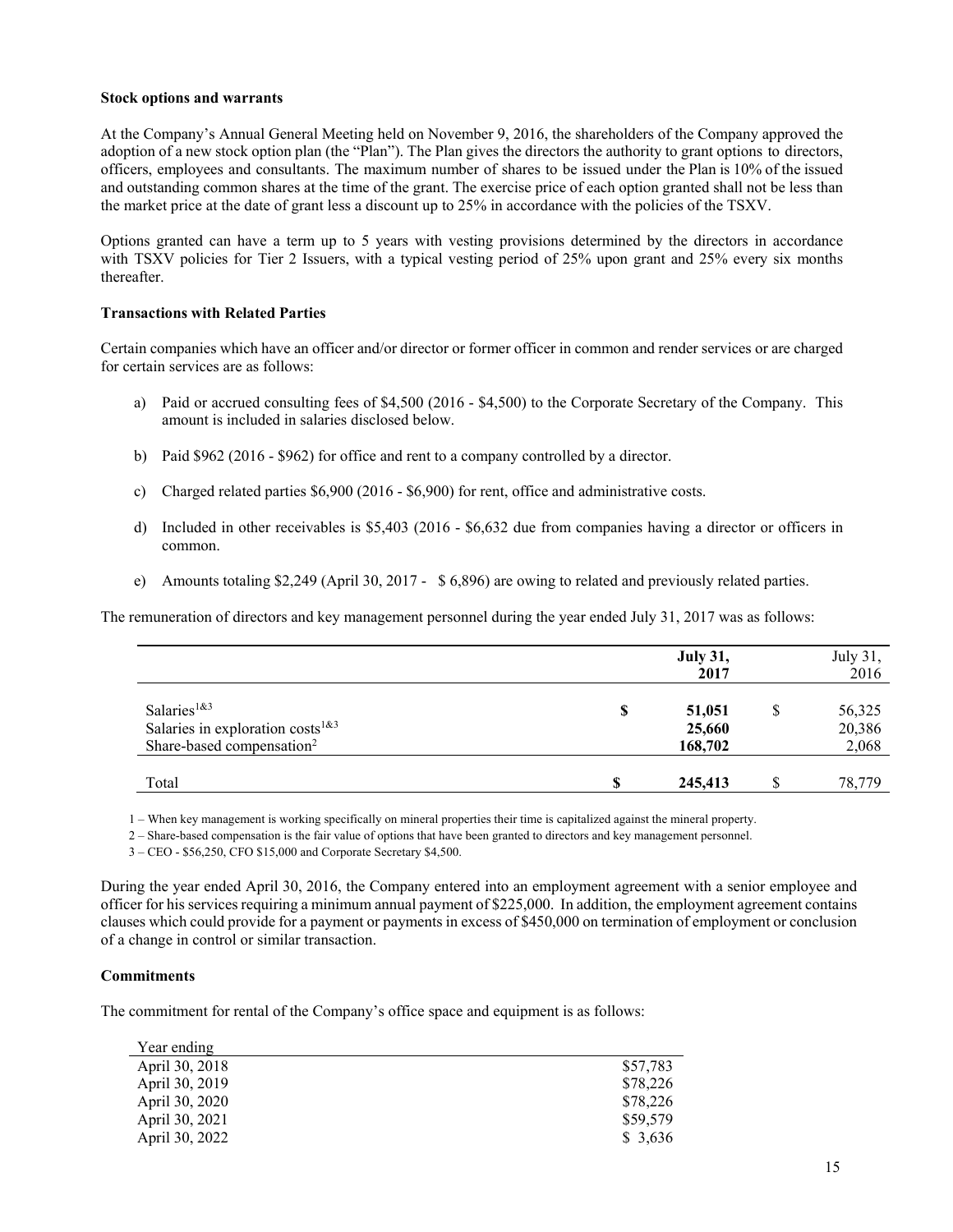## **CHANGES IN ACCOUNTING POLICIES AND CRITICAL ACCOUNTING ESTIMATES, JUDGMENTS AND ASSUMPTIONS**

## **NATURE AND CONTINUANCE OF OPERATIONS**

North Arrow Minerals Inc. (the "Company") is incorporated federally under the laws of the Canada Business Corporations Act ("CBCA").

The financial statements of the Company are presented in Canadian dollars, which is the functional currency of the Company.The Company trades on the TSX Venture Exchange (TSXV – NAR) and its registered office address is Ste. #960-789 West Pender Street, Vancouver, BC, Canada V6C 1H2.

The Company's principal business activity is the acquisition and exploration of exploration and evaluation assets. To date, the Company has not generated significant revenues from operations and is considered to be in the exploration stage.

The Company is in the process of acquiring and exploring its exploration and evaluation assets and has not yet determined whether these properties contain reserves that are economically recoverable. These financial statements have been prepared on the assumption that the Company will continue in operation for the foreseeable future and will be able to realize assets and discharge liabilities in the normal course of operations. At July 31, 2017, the Company has a deficit of \$20,003,176 and may require additional funding to meet its planned activities beyond the upcoming fiscal year. The Company's continuation as a going concern is dependent on the successful results from its mineral property exploration activities and its ability to raise equity capital or borrowings sufficient to meet current and future obligations.

The Company's financial statements do not include any adjustments to the recoverability and classification of assets and liabilities that might be necessary, should the Company be unable to continue as a going concern. Continued operations of the Company are dependent on the Company's ability to receive financial support, obtain necessary financings and/or generate profitable operations in the future.

#### **Statement of Compliance**

The Company's condensed interim financial statements have been prepared in accordance with International Financial Reporting Standards ("IFRS") as issued by the International Accounting Standards Board ("IASB") and interpretations of the International Financial Reporting Interpretations Committee ("IFRIC") and specifically with IFRS applicable to the preparation of interim financial statements, including IAS 34, Interim Financial Reporting (IAS 34). The accounting policies applied in the preparation of the condensed interim financial statements are consistent with those applied and disclosed in the Company's financial statements for the year ended April 30, 2017. The Company's financial statements should be read in conjunction with the its audited financial statements for the year ended April 30, 2017. The Company's financial statements are presented in Canadian dollars unless otherwise noted.

#### **Historical cost**

The Company's financial statements have been prepared on a historical cost basis except for certain financial instruments measured at fair value.

#### **Significant accounting judgments, estimates and assumptions**

The preparation of financial statements in conformity with IFRS requires management to make certain estimates, judgments and assumptions that affect the reported amounts of assets and liabilities at the date of the financial statements and the reported revenues and expenses during this period.

Although management uses historical experiences and its best knowledge of the amount, events or actions to form the basis for judgments and estimates, actual results may differ from these estimates.

The most significant accounts that require estimates as the basis for determining the stated amounts include the recoverability of exploration and evaluation assets, valuation of share-based payments, marketable securities and valuation of deferred tax amounts.

Critical judgments exercised in applying accounting policies that have the most significant effect on the amounts recognized in the financial statements are as follows: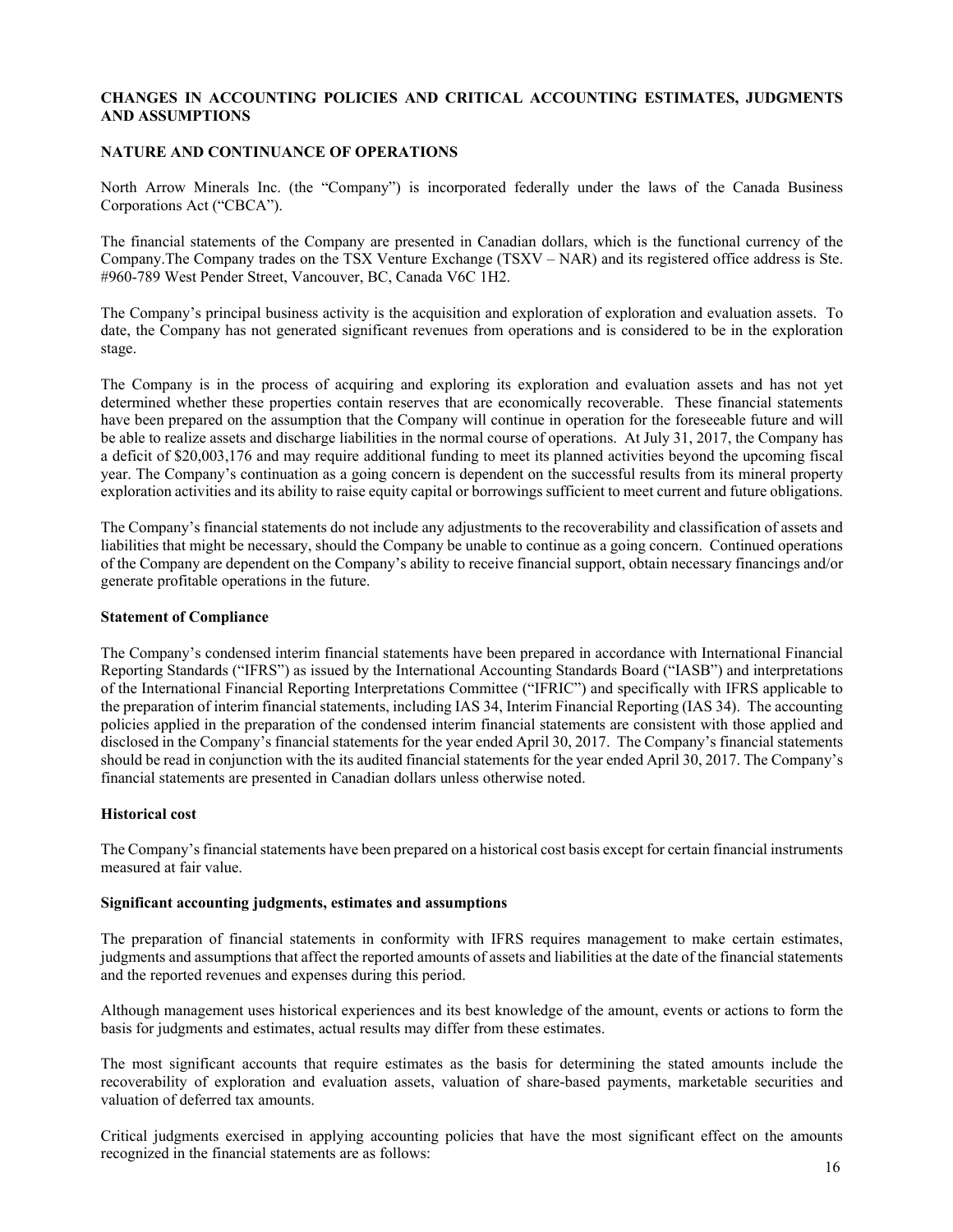Economic recoverability and probability of future benefits of exploration and evaluation costs*.* 

Management has determined that exploration, evaluation and related costs incurred which were capitalized may have future economic benefits and may be economically recoverable. Management uses several criteria in its assessments of economic recoverability and probability of future economic benefits including geologic and other technical information, history of conversion of mineral deposits with similar characteristics to its own properties to proven and probable mineral reserves, the quality and capacity of existing infrastructure facilities, evaluation of permitting and environmental issues and local support for the project.

Valuation of share-based payments and warrants recorded as marketable securities

The Company uses the Black-Scholes Option Pricing Model for valuation of share-based payments and warrants recorded as marketable securities. Option pricing models require the input of subjective assumptions including expected price volatility, interest rates and forfeiture rate. Changes in the input assumptions can materially affect the fair value estimate and Company's earnings and equity reserves.

#### Income taxes

In assessing the probability of realizing income tax assets, management makes estimates related to expectations of future taxable income, applicable tax opportunities, expected timing of reversals of existing temporary differences and the likelihood that tax positions taken will be sustained upon examination by applicable tax authorities. In making its assessments, management gives additional weight to positive and negative evidence that can be objectively verified.

## **New Accounting pronouncements**

i) The IASB has issued standards and amendments which have been adopted by the Company. Each of the new standards is effective for annual periods beginning on or after January 1, 2017. The adoption of the standards and amendments did not have a material effect on the financial statements.

ii) Certain pronouncements were issued by the IASB or IFRIC but are not yet effective as at July 31, 2017. The Company intends to adopt these standards and interpretations when they become effective.

The following are the accounting standards issued but not effective as of July 31, 2017 that the Company believes could be significant.

IFRS 9 - Financial Instruments – classification and measurement

Effective for annual periods beginning on or after January 1, 2018. This is the first part of a new standard on classification and measurement of financial assets that will replace IAS 39, "Financial Instruments: Recognition and Measurement". IFRS 9 has two measurement categories: amortized cost and fair value. All equity instruments are measured at fair value. A debt instrument is recorded at amortized cost only if the entity is holding it to collect contractual cash flows and the cash flows represent principal and interest. Otherwise it is measured at fair value with changes in fair value through profit or loss. In addition, this new standard has been updated to include guidance on financial liabilities and derecognition of financial instruments.

IFRS 16 – Leases

Effective for annual periods commencing on or after January 1, 2019, this new standard eliminates the classification of leases as either operating or finance leases and introduces a single lessee accounting model which requires the lessee to recognize assets and liabilities for all leases with a term of longer than 12 months.

The Company is currently assessing the impact of these new accounting standards on its financial statements.

## **FINANCIAL INSTRUMENTS AND RISK MANAGEMENT**

Financial instruments measured at fair value are classified into one of three levels in the fair value hierarchy according to the relative reliability of the inputs used to estimate the fair values. The three levels of the fair value hierarchy are:

Level 1 – Unadjusted quoted prices in active markets for identical assets or liabilities;

Level 2 – Inputs other than quoted prices that are observable for the asset or liability either directly or indirectly; and

Level 3 – Inputs that are not based on observable market data.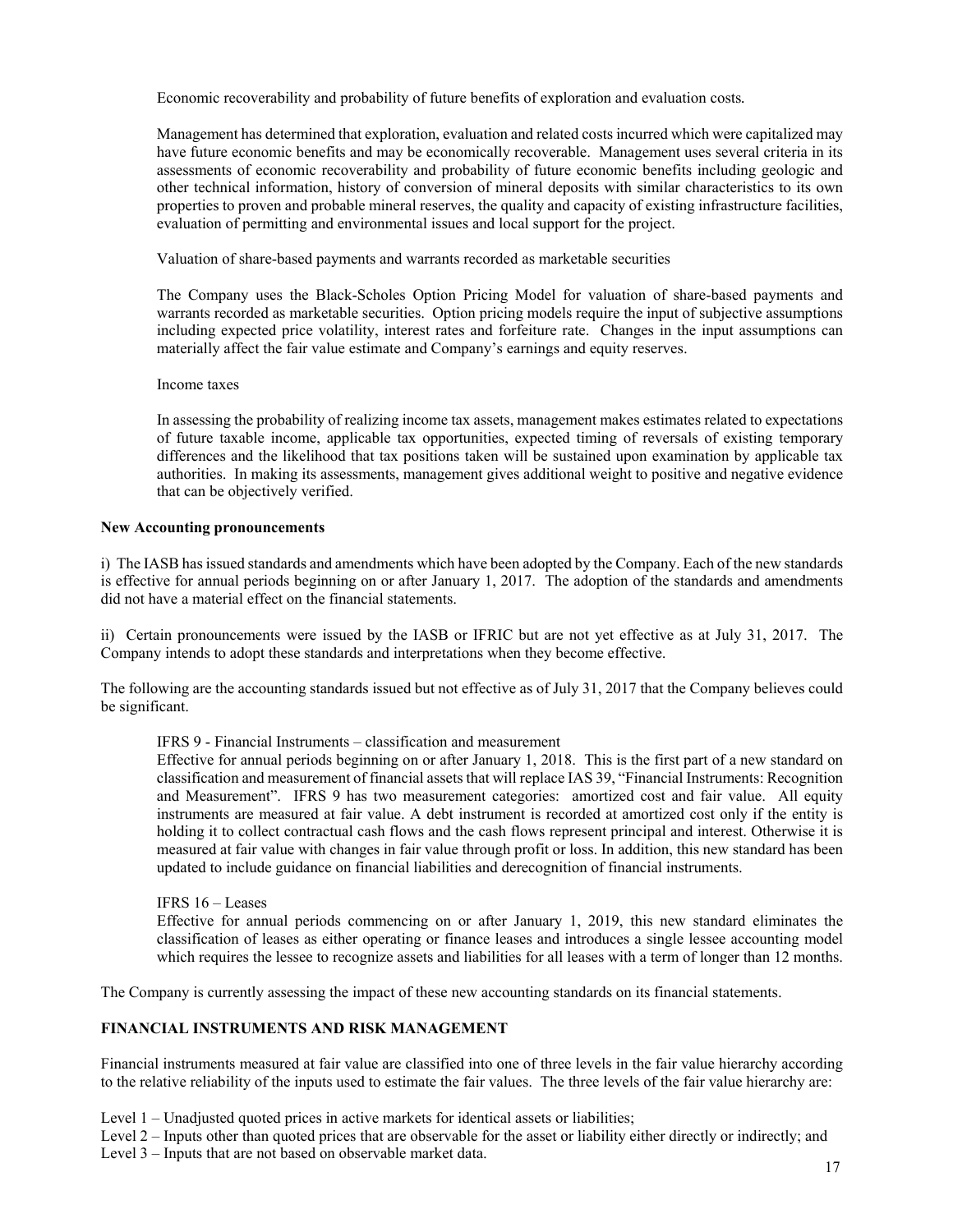The Company's financial instruments consist of cash, marketable securities, receivables, accounts payable and accrued liabilities and due to related parties. Cash is carried at fair value using a Level 1 fair value measurement. The carrying value of receivables, accounts payable and accrued liabilities and due to related parties approximate their fair values due to their immediate or short-term maturity. Marketable securities consisting of common shares are recorded at fair value based on the quoted market prices in active markets at the reporting date, which is consistent with Level 1 of the fair value hierarchy. Marketable securities consisting of warrants are recorded at fair value based on a Black Scholes pricing model consistent with Level 3 of the fair value hierarchy.

The Company is exposed to a variety of financial risks by virtue of its activities, including credit risk, interest rate risk, liquidity risks, foreign currency risk, and equity market risk. The Company's objective with respect to risk management is to minimize potential adverse effects on the Company's financial performance. The Board of Directors provides direction and guidance to management with respect to risk management. Management is responsible for establishing controls and procedures to ensure that financial risks are mitigated to acceptable levels.

## Credit risk

Credit risk is the risk of financial loss to the Company if a counter-party to a financial instrument fails to meet its contractual obligations. The Company manages credit risk by investing its excess cash in short-term investments with investment grade ratings, issued by a Canadian chartered bank. The Company's receivables consist primarily of sales tax receivables due from the federal government and receivables from companies with which the Company has exploration agreements or options. The maximum exposure to credit risk at the reporting date is the carrying value of the Company's receivables and cash.

#### Interest rate risk

Interest rate risk is the risk that the fair value or future cash flows of a financial instrument will fluctuate because of changes in market interest rates. Financial assets and liabilities with variable interest rates expose the Company to interest rate risk with respect to its cash flow. It is management's opinion that the Company is not exposed to significant interest rate risk.

#### Liquidity risk

Liquidity risk is the risk that the Company will not be able to meet its obligations as they become due. The Company's ability to continue as a going concern is dependent on management's ability to raise the funds required through future equity financings, asset sales or exploration option agreements, or a combination thereof. The Company has no regular cash flow from its operating activities. The Company manages its liquidity risk by forecasting cash flow requirements for its planned exploration and corporate activities and anticipating investing and financing activities. Management and the Board of Directors are actively involved in the review, planning and approval of annual budgets and significant expenditures and commitments. Failure to realize additional funding could cast significant doubt on the Company's ability to continue as a going concern. As at July 31, 2017, the Company had cash of \$4,254,006 (April 30, 2017 - \$368,124) available to settle current liabilities of \$342,047 (April 30, 2017 - \$83,103).

## Foreign currency risk

The Company's activities are within Canada and accordingly the Company is not subject to significant foreign currency risk.

#### Equity market risk

The Company is exposed to equity price risk arising from its marketable securities, which are classified as availablefor- sale. The Company plans to sell its marketable securities as market conditions permit, or as is required to finance the Company's operations from time-to-time.

#### **Capital Management**

The capital of the Company consists of the items included in shareholders' equity. The Company manages its capital structure and makes adjustments to it, based on the funds available to the Company. The Company's objective for capital management is to plan for the capital required to support the Company's ongoing acquisition and exploration of its mineral properties and to provide sufficient funds for its corporate activities.